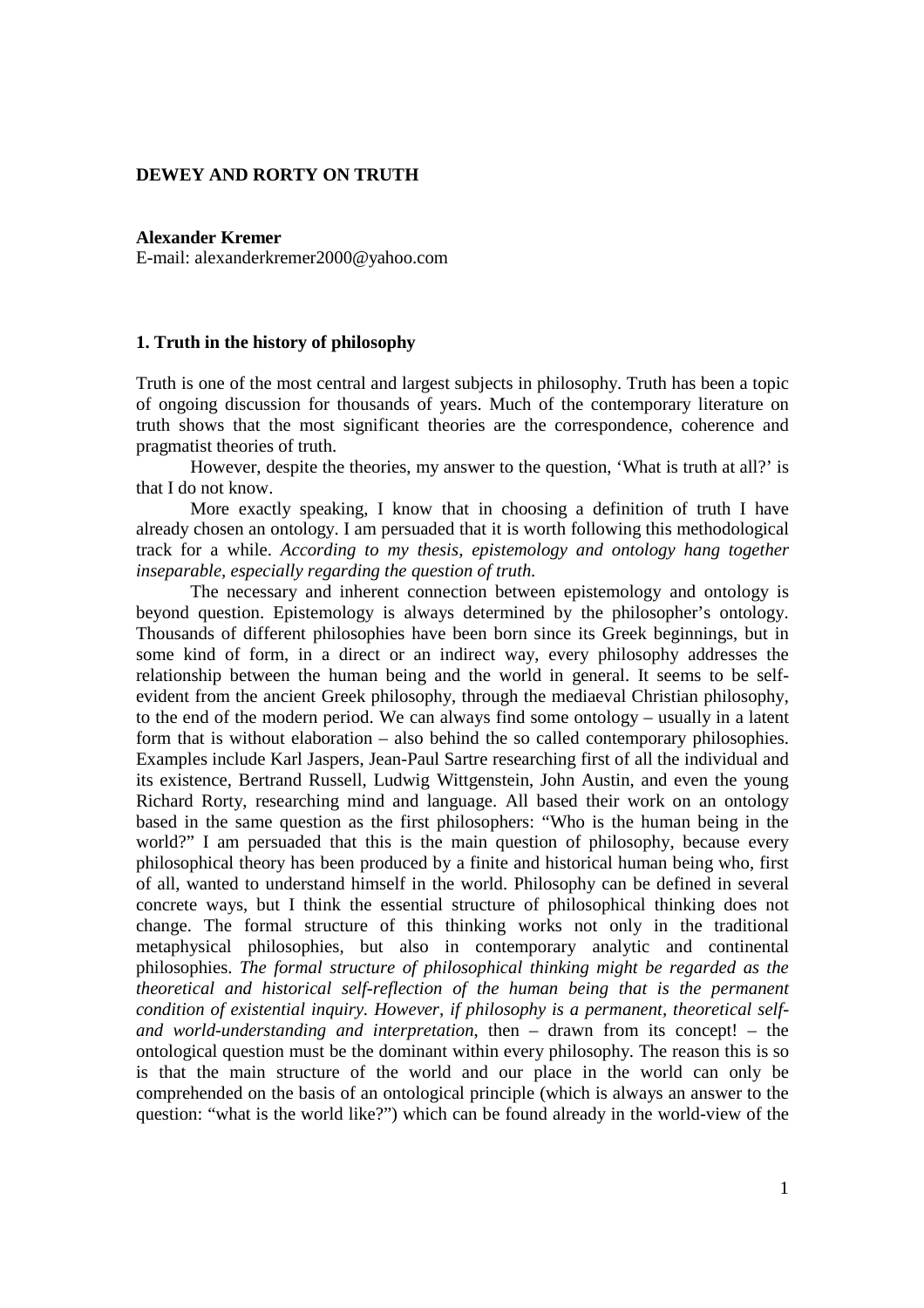individual. This is a precondition of every form of ontology because ontology can be expounded only from this kind of principle. I consider this ontological principle so general that is used by every individual and human beings are mostly individuals, at least from the time period of the Renaissance.

 If we accept this relation between epistemology and ontology and look at truth as one of the key questions of every epistemology, then it becomes clear that we cannot speak in general about the nature of truth because it depends on the philosopher's ontology. *The truth narrative always depends on the ontological narrative.* (It is worth here emphasizing that – in my opinion – the consistence must be required within one philosophical narrative. This may not be the case within other narratives, as in the case of art, religion, or politics, but these do not have necessarily philosophical content.<sup>1</sup>

 If we take a look, for example at Plato's, Hegel's and the young Heidegger's philosophies, we can see this quite clearly!

### **1.1. Plato**

As it is well-known, Plato created the so-called "two-world" ontology. He assumed the existence of two, separate worlds. Beside our immanent world he posited a transcendent world, the world of Forms. On the one hand Plato thought of our world as constantly changing, with no unchangeable entities in it. On the other hand, within the transcendent world are the Forms; the pure, spiritual generalities which never change. The material substance wasn't born later than the Forms, but it is determined by the later ones in the sense of methexis which is one of the four posited connections between the two separate worlds (these are methexis, Demiurge, immortal part of the human soul and the doctrine of recollection or "anamnesis").

 Since the things of the immanent world are determined by and resemble the motionless, eternal, unchanging Forms, the ultimate objects of recognition cannot be anything else, except these Forms. However, the Forms exist in a different world from the subject of the recognition, that's why Plato had to posit not only the immortal part of the soul but also its reincarnation. Hence we can say that Plato's epistemology, the anamnesis, obviously is determined by his ontology.

 All of this also determines his concept of truth, because it is identical with the main Form of Good. - We can say now with Spinoza: Quod erat demonstrandum.

#### **1.2. Hegel**

-

Georg Wilhelm Friedrich Hegel, one of the main figures of the  $19<sup>th</sup>$  century German Idealism, created an idealistic ontology, called 'absolute idealism'. The term allegedly was coined by Schelling, but his contemporaries and even Hegel used it as the name of Hegel's own philosophy. It meant the complete identity of knower and known, but, unlike Schelling's philosophy of identity, only in the final stage of the World Spirit which is Absolute Knowing. Hegel thought namely that the Absolute is a cosmic and objective consciousness which he called World Spirit during its historical development.

<sup>&</sup>lt;sup>1</sup> This is one of the differences between philosophical theory and literature. Within a philosophical theory we need a discursive consistence, and in literature we don't need it necessarily. There can be also an emotional consistence enough, or we don't need it at all, if the novel or poem would like to show just the lack of it.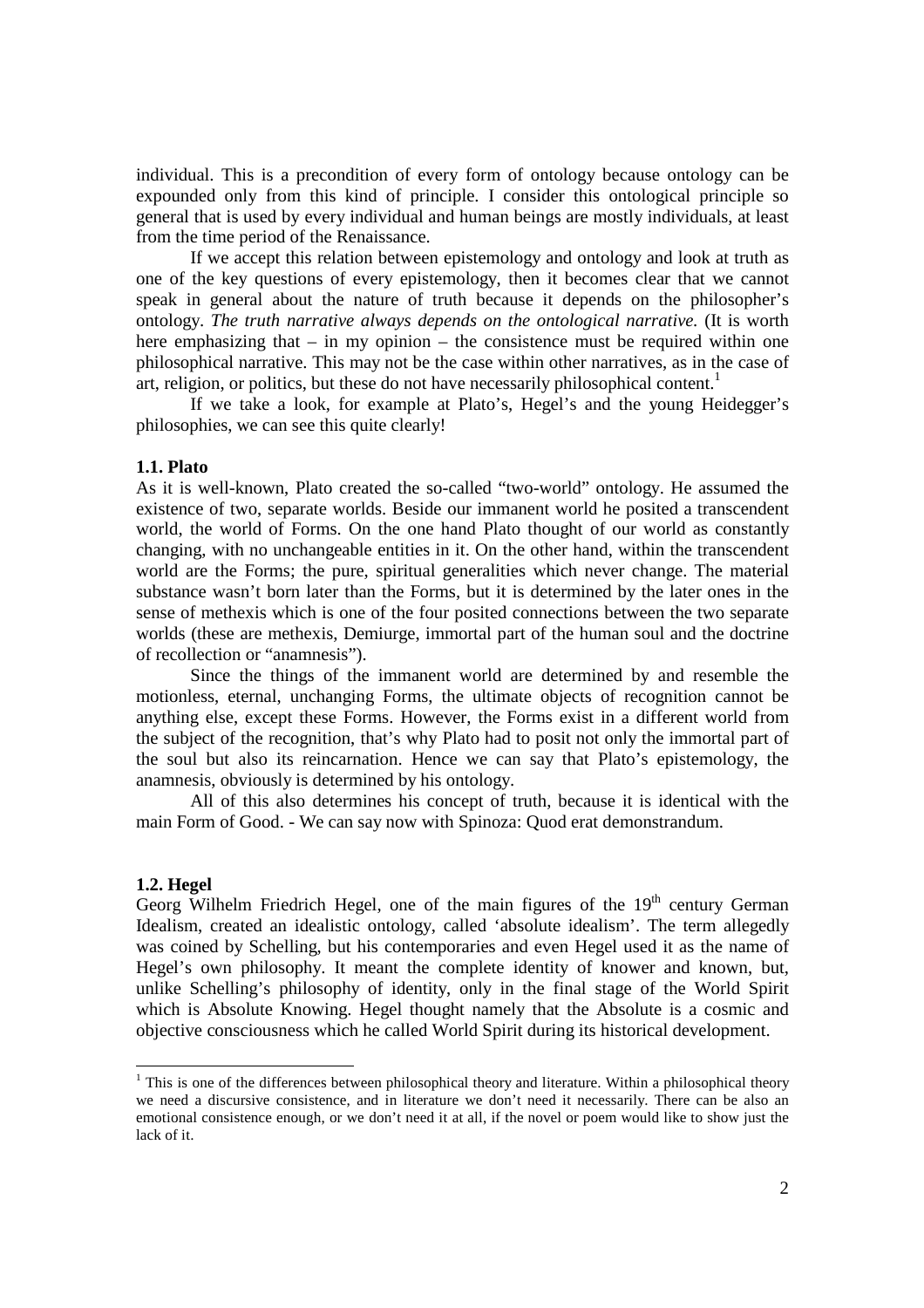Because this Absolute is the whole universe for Hegel, this means that nothing can exist outside of the Absolute. All entities of nature and society – including also the 'human being' and his institutions – are the objectifications of the Absolute. The only ultimate motion in the world is the self-recognition of the Absolute which is identical with the motion of Being.

 For the Absolute, as a cosmic consciousness develops according to the three main laws of the Hegelian dialectical logic (the law of negation of negation; the law of measurement; and the law of contradiction), it is clear that not only his epistemology but also his logic is identical with his ontology. This is a logico-epistemologico-ontology, where everything follows from that ontological position that the Absolute is an objective, cosmic consciousness.

 Every new step of recognition of the Absolute in Hegel's philosophy is a new step of its progress towards the final stage which is Absolute Knowing. At the starting point of its development, the World Spirit exists as a being-in-itself, but gradually recognizing itself it becomes a being-in-and-for-itself. From all of this, it follows that the true shape in which the ultimate truth that is the truth of the Absolute exists can only be the scientific system of such truth. $2$  Given his Absolute exists not only as Substance, but equally as a Subject<sup>3</sup>, Hegel can say that:

"The True is the whole. $4$  But the whole is nothing other than the essence consummating itself through its development. Of the Absolute it must be said that it is essentially a *result* that only in the *end* is it what it truly is; and that precisely in this consists its nature, viz. (namely) to be actual, subject, the spontaneous becoming of itself."<sup>5</sup>

Quod erat demonstrandum.

#### **1.3. Heidegger**

-

To understand well the young Heidegger's theory of truth, we have to look over more thoroughly his first main work, *Being and Time*. 6 As is well-known, *Being and Time* is an unfinished work. What was published and what we can use, is nothing else but the

<sup>2</sup> Cf. Georg Wilhelm Friedrich Hegel, *Phenomenology of Spirit,* transl. by A. V. Miller, Delhi: Motilal Banarsidass Publ., 1998, p. 3. (Further: Hegel's Phenomenology.)

<sup>&</sup>lt;sup>3</sup> Cf. Hegel's Phenomenology, p. 10.

 $4$  We also could say: "the Truth is the whole" – A. Kremer.

 $<sup>5</sup>$  Hegel's Phenomenology, p. 14.: "That the True is actual only as system, or that Substance is essentially</sup> Subject, is expressed in the representation of the Absolute as *Spirit* – the most sublime Notion and the one which belongs to the modern age and its religion. The spiritual alone is the *actual*; it is essence, or that which has *being in itself*; it is that which *relates itself to itself* and is *determinate*, it is *other-being* and *being-for-self*, and in this determinateness, or in its self-externality, abides within itself; in other words, it is *in and for itself*. – But this being-in-and-for-itself is at first only for us, or *in itself*, it is spiritual *Substance*. It must also be this *for itself*, it must be the knowledge of the spiritual, and the knowledge of itself as Spirit, i.e. it must be an *object* to itself, but just as immediately a sublated object, reflected into itself. It is *for itself* only for *us*, in so far as its spiritual content is generated by itself. But in so far as it is also for itself for its own self, this self-generation, the pure Notion, is for it the objective element in which it has its existence, and it is in this way, in its existence for itself, an object reflected into itself. The Spirit that, so developed, knows itself as Spirit is *Science*; Science is its actuality and the realm which it builds for itself in its own element."

<sup>6</sup> Martin Heidegger, *Being and Time*, translated by J. Macquarrie & E. Robinson, New York: Harper & Row, 1962. – Further: BT.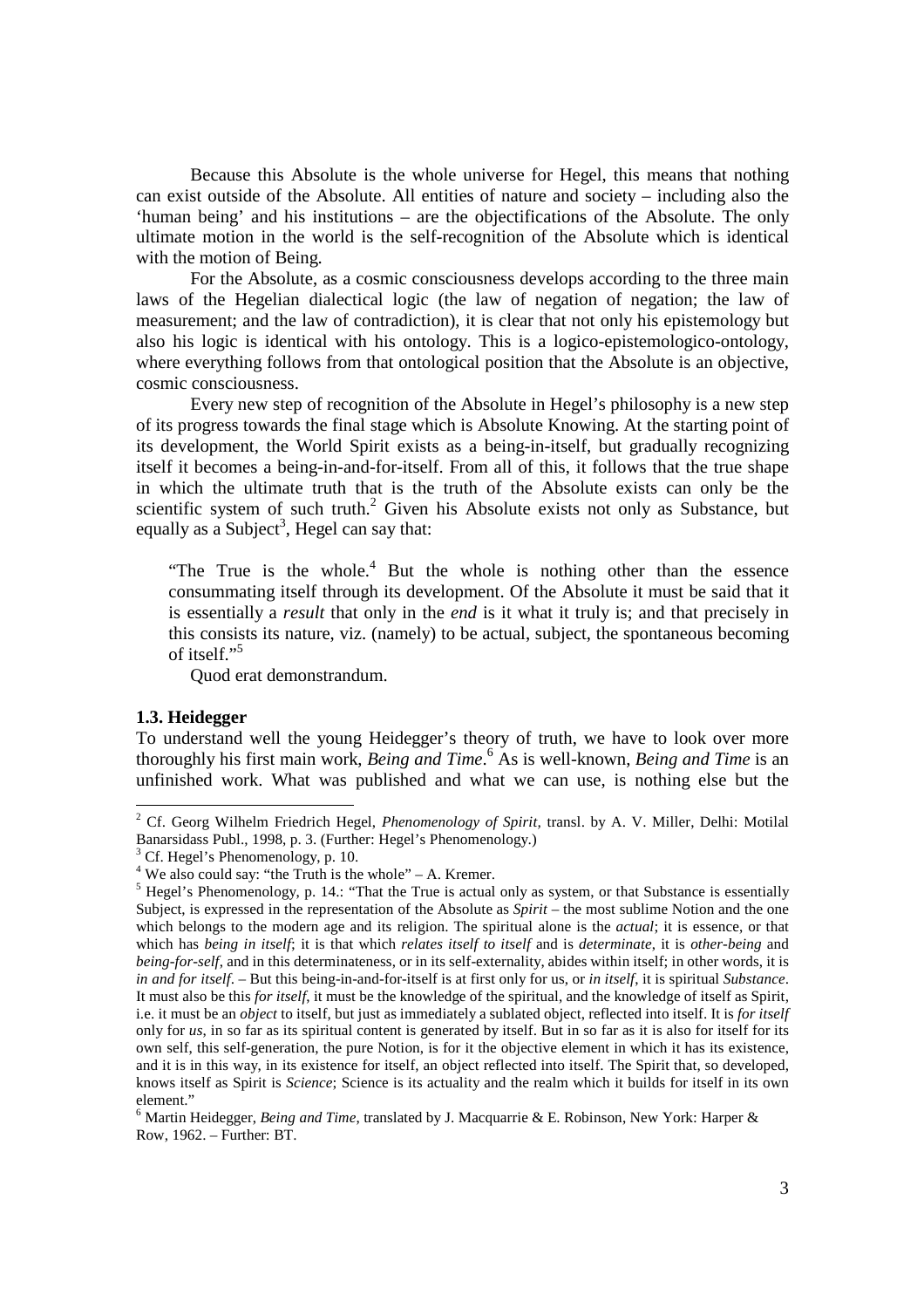existential analytic, namely Heidegger's existential hermeneutics. It can be seen from the preliminary division of the work (BT  $\S$  8.), that the train of ideas is disrupted at the very point where the direct treatment of the question of Being should have begun. But in my opinion, Heidegger's existential hermeneutics – without the problem of Being – is an independent unit of Meaning. So, *Being and Time* as a fundamental ontology remained a torso, but it is not so as an existential analytic.

Nevertheless it is one of the philosophical books in the  $20<sup>th</sup>$  century that had a great impact on different fields of human culture. What did it make possible? Among several reasons, probably its original theme and approach is the first cause for its outstanding significance. Although the new "Uhrwissenschaft" ("science of origin"), that is, Heideggerian *fundamental ontology*, as first questioning the meaning of Being and seeking to overcome Husserlian transcendental phenomenology, has remained a torso, but its starting point, first part and – according to Heidegger's project – its final step, the *existential analytic* of Dasein was completed. His existential-phenomenological approach takes also the philosophical tradition into consideration, opens up the earlier never seen depths of factical structure of human existence. Placing by the earlier philosophers as orphan handled everyday life in the centre of his research; handling understanding as a kind of Being of Dasein; transforming the traditional hermeneutical circle into an existential circle, and interpreting the basic state of Dasein as Being-in-the-world, Heidegger creates philosophical hermeneutics. He ceases the world-less subject of modern philosophy and shows the original unity of the world, Dasein and "Being-in". After writing these constitutive moments, showing them first as parts of a static structure, he presents the dynamic of this factical existential structure in the second division of his work. Heidegger concentrates here not on the inauthentic Dasein, but on ontological concepts of the motion of the authentic mode of Being (Cf. BT, end of paragraph 38). He analyzes first of all temporality and historicality, but also death and guilt.<sup>7</sup>

 If we are looking for Heidegger's epistemology, we have to realize that he doesn't have a particular epistemology. *I could even say that he doesn't have an epistemology at all!!* This follows from the nature of his existential phenomenology which is an ontology and a philosophical hermeneutics at the same time. I don't want to get lost too deeply in the Heideggerian philosophy. However, in order to understand his theory of truth, we

 $<sup>7</sup>$  However, Heidegger always keeps in view his original purpose: the question of the meaning of Being!</sup> The question of Being can be raised in a proper way -- according to Heidegger -- if we understand the *authentic potentiality-for-Being-a-whole of Dasein* (BT 277):

 <sup>&</sup>quot;*Our existential analysis of Dasein up till now cannot lay claim to primordiality*. Its fore-having never included more than the *inauthentic* Being of Dasein, and of Dasein as less than a *whole (als unganzes).* If the Interpretation of Dasein's Being is to become primordial, as a foundation for working out the basic question of ontology, then it must first have brought to light existentially the Being of Dasein in its possibilities of *authenticity* and *totality*." (BT 276)

Nevertheless, the possibility of Dasein's having an authentic potentiality-for-Being-a-whole can be made possible only by the anticipation of death. In existential sense death cannot be regarded as a present-at-hand "still outstanding," but death also cannot be considered as an "end," in the sense of "fulfillments," because even "unfulfilled" Dasein ends and vice versa. Death cannot be understood as "Being-at-an-end" of Dasein, but it is "Being-towards-the-end" ("Sein zum Tode"), that is a phenomenon. Death, in the broadest sense, is a phenomenon of life. Death is a way to be, that Dasein takes over as soon as it comes to life. The full existential-ontological conception of death is "Dasein's ownmost possibility -- non-relational, certain and as such indefinite, not to be outstripped" (BT 303).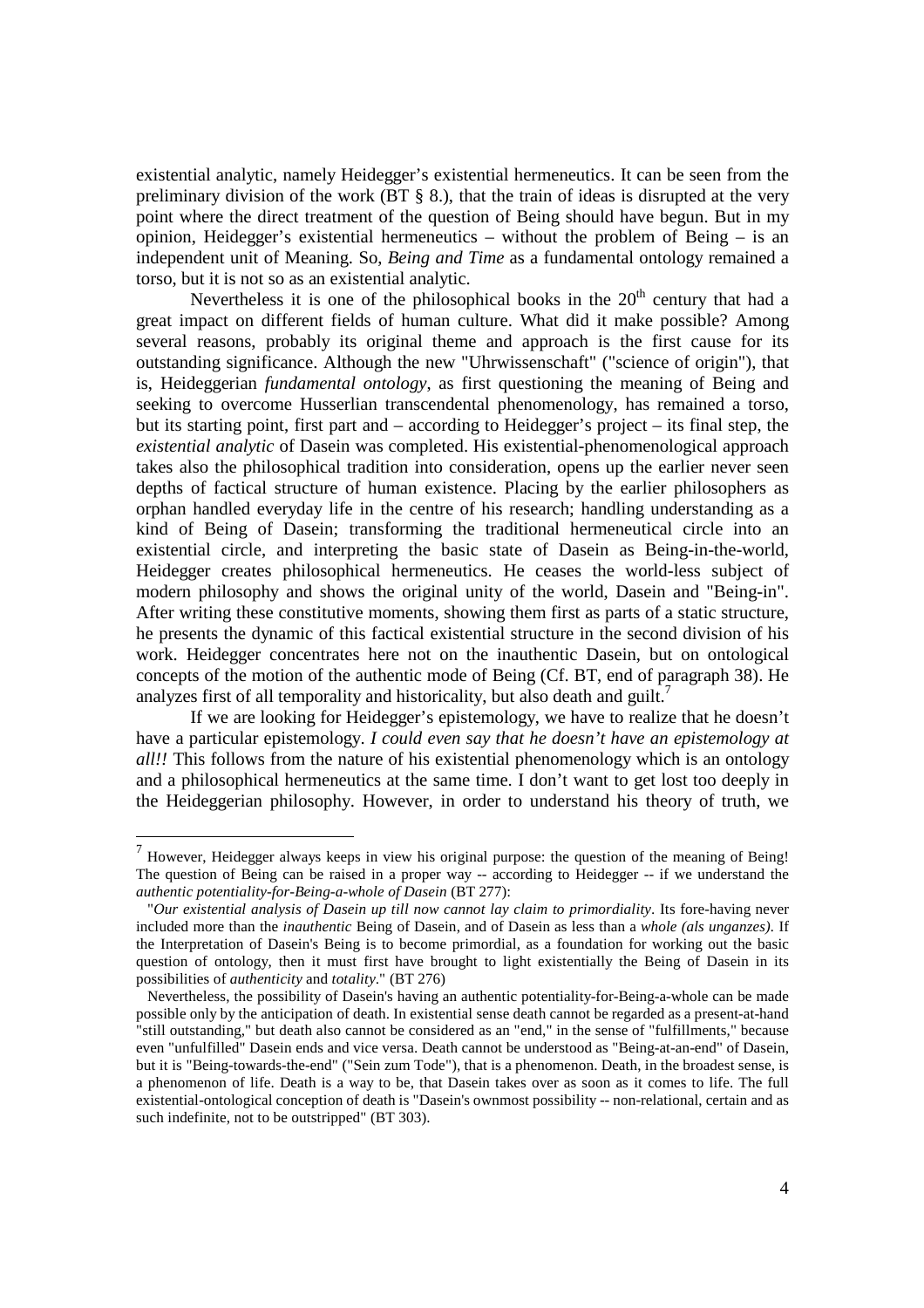have to see that the philosophical hermeneutics always has a broader sense, broader meaning than the mere epistemology, because it is a theory of our existential selfunderstanding and self-interpretation. It also means that recognition only a small part of it, and it is derived from understanding.

 Let's summarize the hermeneutical novelty and the importance of the analyses of *Being and Time* from the point of view of my topic:

- Heidegger showed that the Being of Dasein as Care, which includes existentiality, facticity and Being-fallen, is in itself hermeneutical, because the understanding in not only the function of intellect but basically it is a kind of Being, an existentiale. It comes from this that the interpretation as the development of the understanding is regarded also as essential moment of Being of Dasein. (Cf. BT §§ 31-32.)

- The existential understanding and interpretation are based on the ontological Meaning of our Being, on the temporality (Zeitlichkeit) that in this way gives also the foundation of the historicality of our Being. (Cf. BT § 65. and § 74.)

- It follows from the previous reasoning that all real understanding and interpretation is historical; on the other hand it is self-understanding and self-interpretation as well; whatever we understand, whatever we interpret, directly or indirectly we also understand and interpret ourselves (cf. especially with BT § 4. and § 31., and TM p. 340.); thirdly, according to Heidegger the general structure (Vor-Struktur) of the above mentioned circle of understanding is effective not exclusively in an existential aspect, but in every occurrence of the understanding itself.

The essence of Heidegger's truth-theory follows from his existential ontology, and this is the aletheia (ἀλήθεια), that is taking entities out of their hiddenness and letting them be seen in their unhidenness (their uncoveredness).

 For we can comprehend only *phenomena* in Heideggerian (and not in a Kantian or Husserlian) sense that is *existential-ontological meanings*, Heidegger denies the traditional correspondence theory of truth. *According to his views, correspondence theory cannot bridge the ontological gap between the judgment's content and the thing:*

 "According to the general opinion, what is true is knowledge. But knowledge is judging. In judgment one must distinguish between the judging as a *Real* psychical process, and that which is judged, as an *ideal* content. It will be said of the latter that it is 'true'. The Real psychical process, however, is either present-at-hand or not. According to this opinion, the ideal content of judgment stands in a relationship of agreement. This relationship thus pertains to a connection between an ideal content of judgment and the Real Thing as that which is judged *about*. Is this agreement Real or ideal in its kind of Being, or neither of these? *How are we to take ontologically the relation between an ideal entity and something that is Real and present-at-hand?* Such a relation indeed subsists (bestheht); and in factical judgments it subsists not only as a relation between the content of judgment and the Real Object, but likewise as a relation between the ideal content and the Real act of judgment. And does it manifestly subsist 'more inwardly' in this latter case?

 Or is the ontological meaning of the relation between Real and ideal something about which we must not inquire? Yet the relation is to be one which *subsists*. What does such "subsisting" (Bestand) mean ontologically?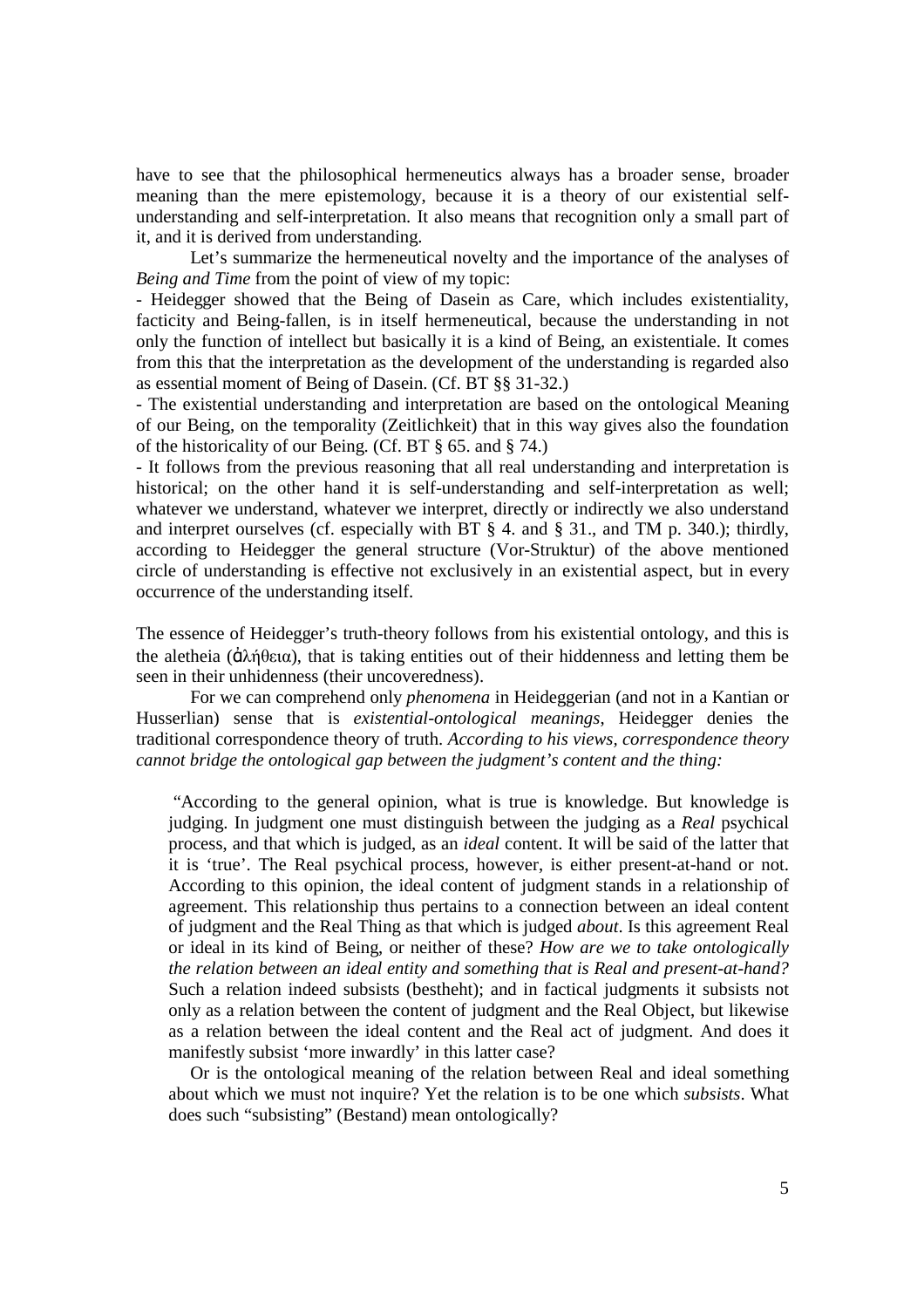Why should this not be a legitimate question? Is it accidental that no headway has been made with this problem in over two thousand years? Has the question already been perverted in the very way it has been approached – in the ontologically unclarified separation of the Real and the ideal?" (BT 261)

Instead of the correspondence theory Heidegger offers an existential ontological concept of truth, and he also shows for us, how the correspondence theory originates from the existential ontological relationships of our factical life.<sup>8</sup>

"*To say that an assertion "is true" signifies that it uncovers the entity as it is in itself.* Such an assertion asserts, points out, 'lets' the entity 'be seen' in its uncoveredness. The *Being-true* (*truth*) of the assertion must be understood as *Beinguncovering*. Thus truth has by no means the structure of an agreement between knowing and the object in the sense of a likening of one entity (the subject) to another (the object).

 Being-true as Being-uncovering, is in turn ontologically possible only on the basis of Being-in-the-world. This latter phenomenon, which we have known as a basic state of Dasein, is the *foundation* for the primordial phenomenon of truth." (BT 260- 261. Emphasis: A. Kremer.)

Some pages later, Heidegger goes on to say that:

-

"Being-true as Being-uncovering, is a way of Being for Dasein. What makes this very uncovering possible must necessarily be called 'true' in a still more primordial sense. *The most primordial phenomenon of truth is first shown by the existentialontological foundations of uncovering*."<sup>9</sup>

<sup>&</sup>lt;sup>8</sup> Cf. Heidegger, BT 261: "Asserting is a way of Being towards the Thing itself that is. And what does one's perceiving of it demonstrate? Nothing else than *that* this Thing *is* the very entity which one has in mind in one's assertion. What comes up for confirmation is that this entity is pointed out by the Being in which the assertion is made – which is Being towards what is put forward in the assertion; thus what is to be confirmed is *that* such Being *uncovers* the entity towards which it is. What gets demonstrated is the Beinguncovering of the assertion. In carrying out such a demonstration, the knowing remains related solely to the entity itself. In this entity the confirmation, as it were, gets enacted. The entity itself which one has in mind shows itself *just as* it is in itself; that is to say, it shows that it, in its selfsameness, is just as *it* gets pointed out in the assertion as being – just as it gets uncovered as being. Representations do not get compared, either among themselves or in *relation* to the Real Thing. What is to be demonstrated is not an agreement of knowing with its object, still less of the psychical with the physical; but neither is it an agreement between 'contents of consciousness' among themselves. What is to be demonstrated is solely the Beinguncovered (Entdeckt-sein) of the entity itself – *that entity* in the "how" of its uncoveredness. This uncoveredness is confirmed when that which is put forward in the assertion (namely the entity itself) shows itself *as that very same thing. "Confirmation"* signifies *the entity's showing itself in its selfsameness*." (We can say: as a phenomenon in Heideggerian sense!! – A. Kremer.)

<sup>&</sup>lt;sup>9</sup> Heidegger, BT 263. ("Uncovering is a way of Being for Being-in-the-world. Circumspective concern, or even that concern in which we tarry and look at something, uncovers entities within-the-world. These entities become that which has been uncovered. They are 'true' in a second sense. What is primarily 'true' – that is, uncovering – is Dasein. 'Truth' in the second sense does not mean Being-uncovering (uncovering), but Being-uncovered (uncoveredness)." BT 263 – Emphasis: A. Kremer.)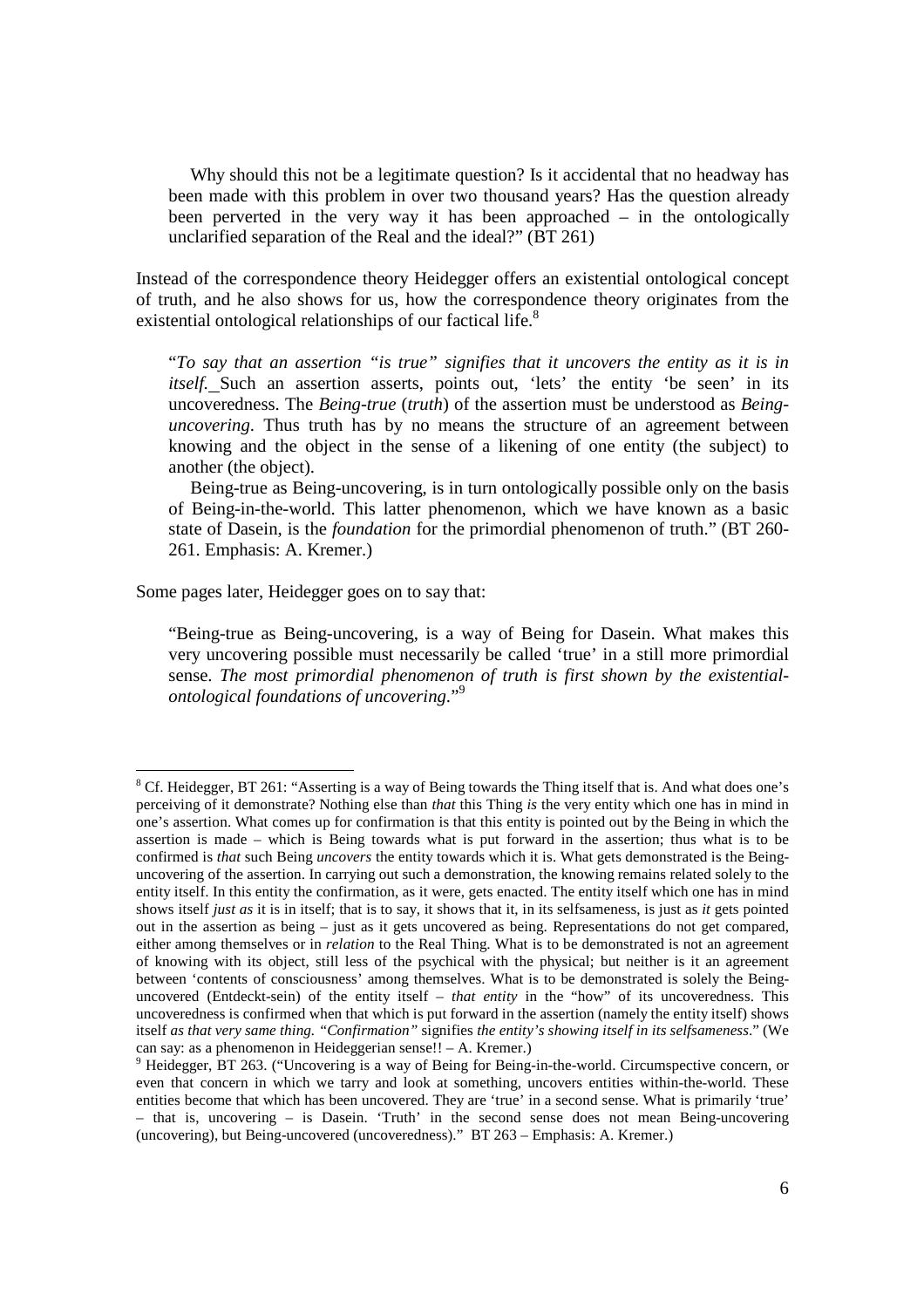I don't want to go into the very details of the Heideggerian truth-theory, because it would need an extra lecture, but I think we can see the point. We can see on the one hand that Heidegger emphasizes the contextuality and situatedness of truth, and – as a consequence of his truth-theory – he denies the absolute metaphysical truth:

"That there are 'eternal truths' will not be adequately proved until someone has succeeded in demonstrating that Dasein has been and will be for all eternity. As long as such a proof is still outstanding, this principle remains a fanciful contention which does not gain in legitimacy from having philosophers commonly 'believe' it."<sup>10</sup>

On the other hand it's clear that his theory of truth is also determined by his existentialphenomenological ontology. – Quod erat demonstrandum.

*Why should there be then a different situation in the other fields of philosophy?* I am convinced that this is the case also in the analytic tradition of philosophy that could be demonstrated quite well for example on the changes of Wittgenstein's ontology, epistemology and theory of truth.

 I don't think that even the representatives of pragmatism or narrative philosophy could handle the problem of truth in a different way! Hans-Georg Gadamer who was Heidegger's disciple, denied every type of metaphysical framework of the world. In *Truth and Method* he expounded his own philosophical hermeneutics and insisted on *the contextuality and situatedness of truth.* However, since we are speaking now on pragmatism, let us focus on Dewey's and Rorty's theory of truth.

## **2. Dewey on Truth**

-

As we know, the young Dewey was touched by the neo-Hegelian idealism of George Sylvester Morris at John Hopkins University (around 1882-1884). However, during the second Ann Arbor period of his career (1888-1894), Dewey abandoned the idea of a supra-natural absolute spirit (around 1890-94), at the time at which his ideas about religion became increasingly liberal. His anti-metaphysical views developed together with his instrumentalism and naturalism, especially during his middle years (1899-1924), when he was a philosophy professor at Columbia University in New York City. Although he revised a little his earlier thoughts about traditional metaphysics discussed in the final chapter of *Experience and Nature* (1925), but his standpoint seems to be clear. As Larry Hickman (director of the Center for Dewey Studies) wrote in his excellent article about Dewey:

 $10$  BT 269-270. Beside that it is worth looking at BT 272: "Both the contention that there are 'eternal truths' and the jumbling together of Dasein's phenomenally grounded 'ideality' with an idealized absolute subject, belong to those residues of Christian theology within philosophical problematics which have not as yet been radically extruded. - The Being of truth is connected primordially with Dasein. And only because Dasein is as constituted by disclosedness (that is, by understanding), can anything like Being be understood; only so is it possible to understand Being. - Being (not entities) is something which 'there is' (es gibt – A. Kremer) only in so far as truth is. And truth *is* (ist – A. Kremer) only in so far as and as long as Dasein is."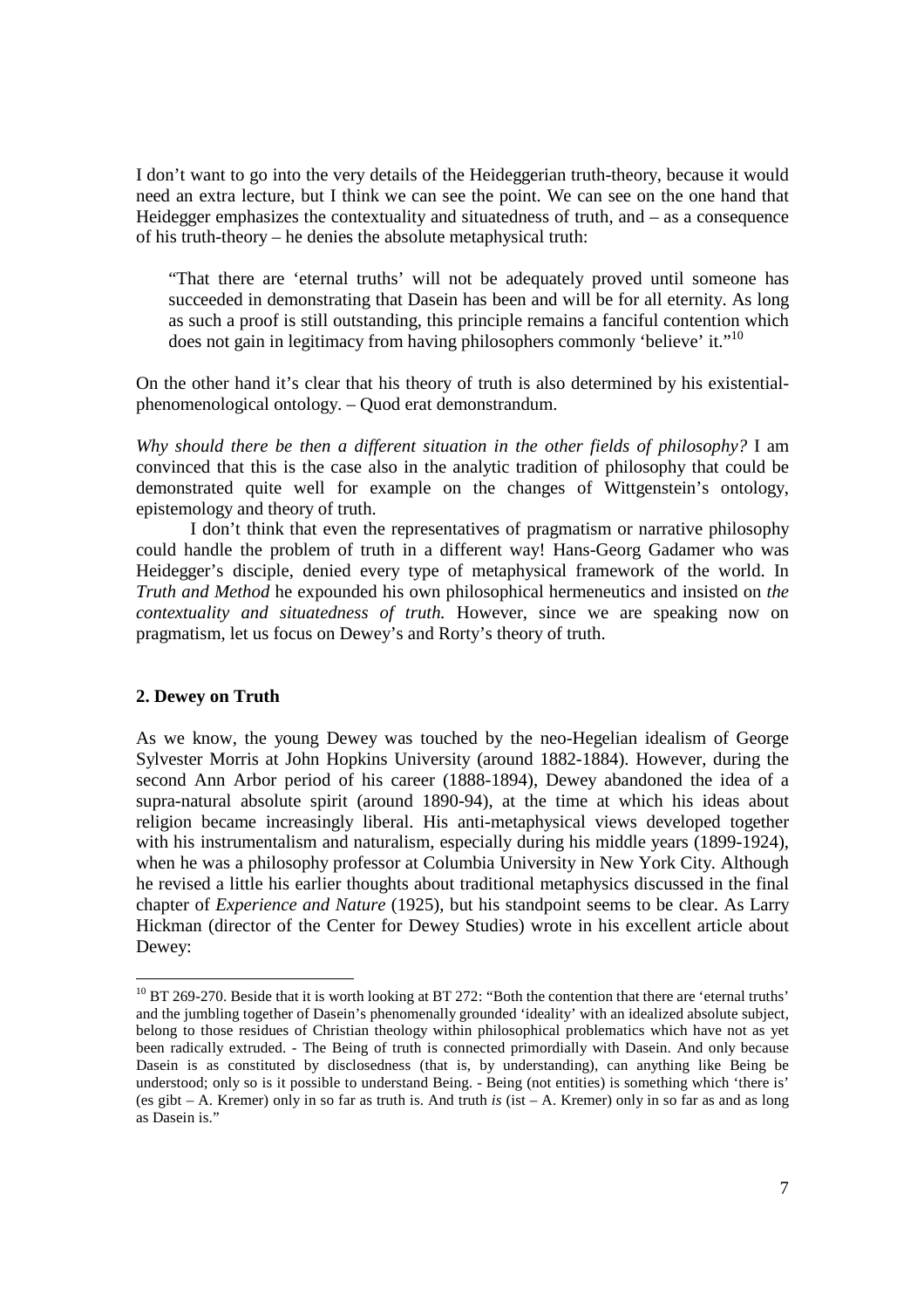"Dewey's naturalism leads him to argue that everything that is known or knowable exists in relation to other things. There is therefore no such thing as an absolute existence or absolute value. At the level of human life, it is the business of communication (which Dewey terms the most wonderful of all affairs) to generate the meanings by which natural events are enabled to pass beyond their existence as mere occurrences and become pregnant with implications."<sup>11</sup>

As we can see, there is not anything absolute, everything is relative and relational in Dewey's philosophy. That is why Dewey found the term 'truth' (like 'knowledge') a misleading term, one that smacks of finality, certainty, and correspondence with reality. Instead of using concepts 'truth', 'belief' and 'knowledge', he wrote rather about 'warranted assertibility' from his 1938 book, *Logic: The Theory of Inquiry* on:

"What has been said helps explain why the term 'warranted assertibility' is preferred to the terms *belief* and *knowledge*. It is free from the ambiguity of the latter terms."  $(LW 12:16)^{12}$ 

As Hickman says, Dewey's 1938 book has the reputation of being one of his most difficult works. There can be little doubt that this attempt to refine and advance the instrumentalist logic of his 1903 *Studies in Logical Theory* and his 1916 *Essays in Experimental Logic* ran against the grain of received logical theory. It "treated propositions as something to be abstracted from contexts in which inference was attempting to move toward judgment. It treated truth pragmatically, that is as contextual and provisional." (Hickman, 167.) Hickman also analyzes Dewey's new expression, *warranted assertibility*:

"Dewey discarded the term "truth" because of what he considered its unfortunate connotations. In its place he proposed "warranted assertibility." The "warranted" portion of the phrase points to the past, to experimental inference already accomplished and judgments already rendered. The "assertibility" portion of the phrase points to the future, to novel conditions and tests not yet conducted. Warranted assertibility thus takes account of inquirential work accomplished and asserts, provisionally, that its results are sufficiently general that they will be applicable to future situations." (Hickman, 167.)

<sup>&</sup>lt;sup>11</sup> Larry A. Hickman, 'John Dewey, 1859-1952', in: *The Blackwell Guide to American Philosophy*, Oxford: Blackwell Publishing, 2004, 162.

<sup>&</sup>lt;sup>12</sup> "In the case of *belief*, the main ambiguity is between it as a state of mind and as *what* is believed–subject -matter. In the case of *knowledge*, it concerns the difference between knowledge as an outcome of "competent and controlled inquiry" and knowledge supposed to "have a meaning of its own apart from connection with, and reference to, inquiry"." Dewey wrote this footnote to the paragraph, when he quoted it in 1941 in his answer to Bertrand Russell, 'Propositions, Warranted Assertibility, and Truth'. (In *The Essential Dewey*, vol. 2, ed. by Larry A. Hickman and Thomas M. Alexander, Bloomington and Indianapolis: Indiana University Press, 1998, 211.)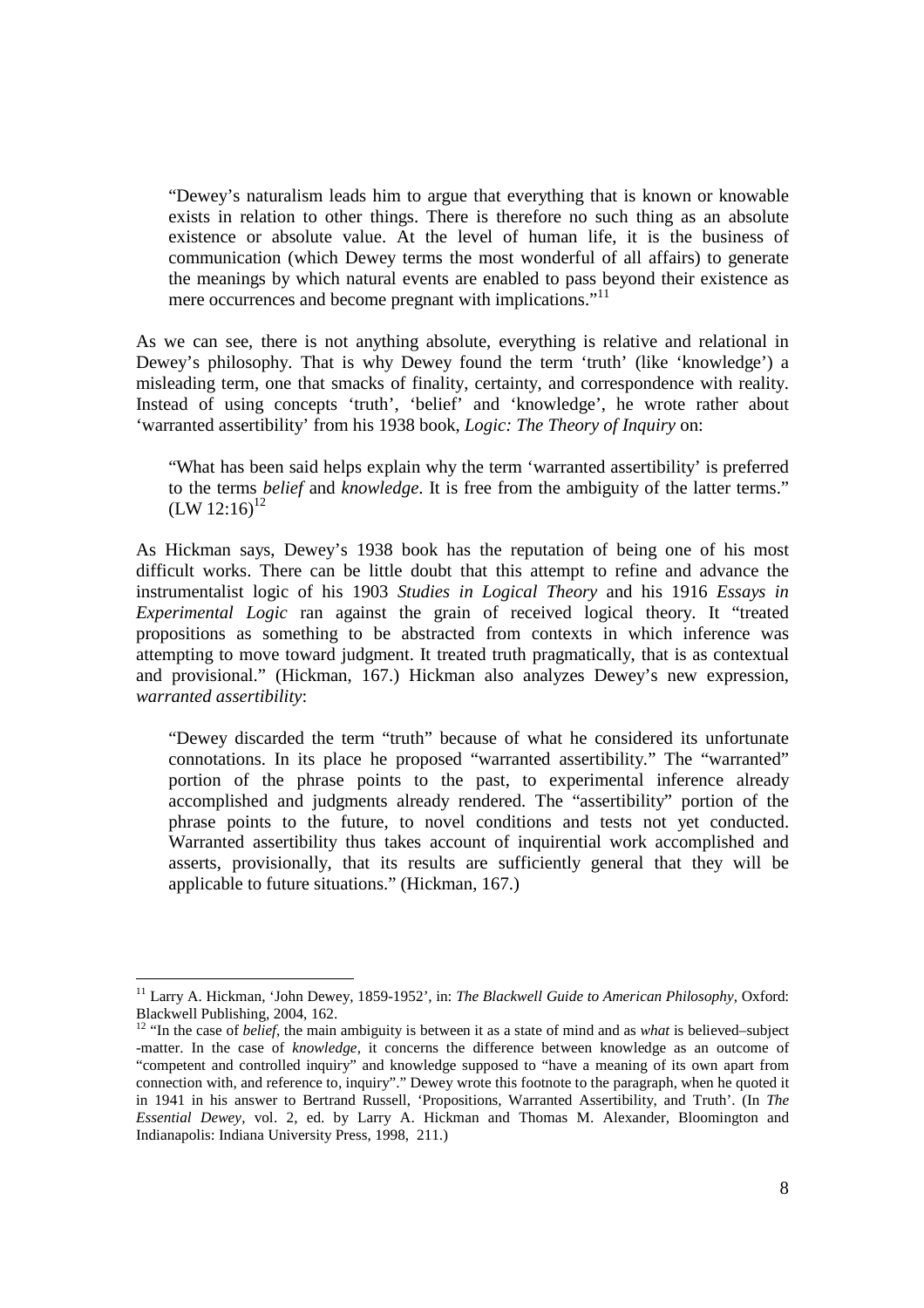Dewey's 1938 book, *Logic* was not well received, but he stuck obviously to his view in the rest of his life. In his 1941 response to Bertrand Russell, *Propositions, Warranted Assetibility, and Truth* he gave a clear summary of his standpoint:

"The position which I take, namely, that all knowledge, or warranted assertion, depends upon inquiry and that inquiry is, truistically, connected with what is questionable (and questioned) involves a skeptical element, or what Peirce called "fallibilism." But it also provides for *probability*, and for determination of degrees of probability in rejecting all intrinsically dogmatic statements, where "dogmatic" applies to *any* statement asserted to possess inherent self-evident truth. That the only aleternative to ascribing to some propositions self-sufficient, self-possessed, and selfevident truth is a theory which finds the test and mark of truth in *consequences* of some sort is, I hope, an acceptable view. At all events, it is a position to be kept in mind in assessing my views.  $\frac{13}{13}$ 

David Hildebrand evaluates the development of Dewey's comprehension to truth in the same way as Larry Hickman. Hildebrand quotes Dewey's reluctant definition of truth from his 1939 essay, *Experience, Knowledge and Value: A Rejoinder* and analyzes his words:

"The 'truth' (of any present proposition) is, by the definition, subject to the outcome of continued inquiries; *its* 'truth', if the word must be used, is provisional; as *near* the truth as inquiry has *as yet* come, a matter determined *not* by a guess at some future belief but by the care and pains with which inquiry has been conducted up to the present time." (LW14:56-7)

"Notice how Dewey's definition directs attention back upon the *process* of inquiry, the *event* of truth-making. Truth is a label characterizing what *inquiry* has come up with – in *that* situation, for *those* purposes. But since new problems crop up all the time, we should never expect to be finally confident about the certainty of any belief inquiry has produced. 'The attainment of settled beliefs', Dewey writes, 'is a progressive matter; there is no belief so settled as not to be exposed to further inquiry' (LW12:16). If we need to honor a statement by calling it 'true' or 'knowledge', let us follow science in thinking that we honor it because it is settled enough to be a *resource* for future inquiries. To say it is *true* that 'Fresh bread, when eaten, provides nourishment' is to announce that this belief can be used reliably as a conceptual ingredient in future inquiries. It is not a statement about the way the world really is.

 There is a function to 'truth' that needs to be preserved; we need to identify which assertions have proved useful or reliable. For these reasons, Dewey begins to use 'warrant' or 'warranted assertibility' to capture the element in his theory closest to traditional truth (or 'knowledge' in its honorific sense of true-belief). Saying that a

<sup>13</sup> John Dewey, 'Propositions, Warranted Assertibility, and Truth', in *The Essential Dewey*, vol. 2, ed. by Larry A. Hickman and Thomas M. Alexander, Bloomington and Indianapolis: Indiana University Press, 1998, 203.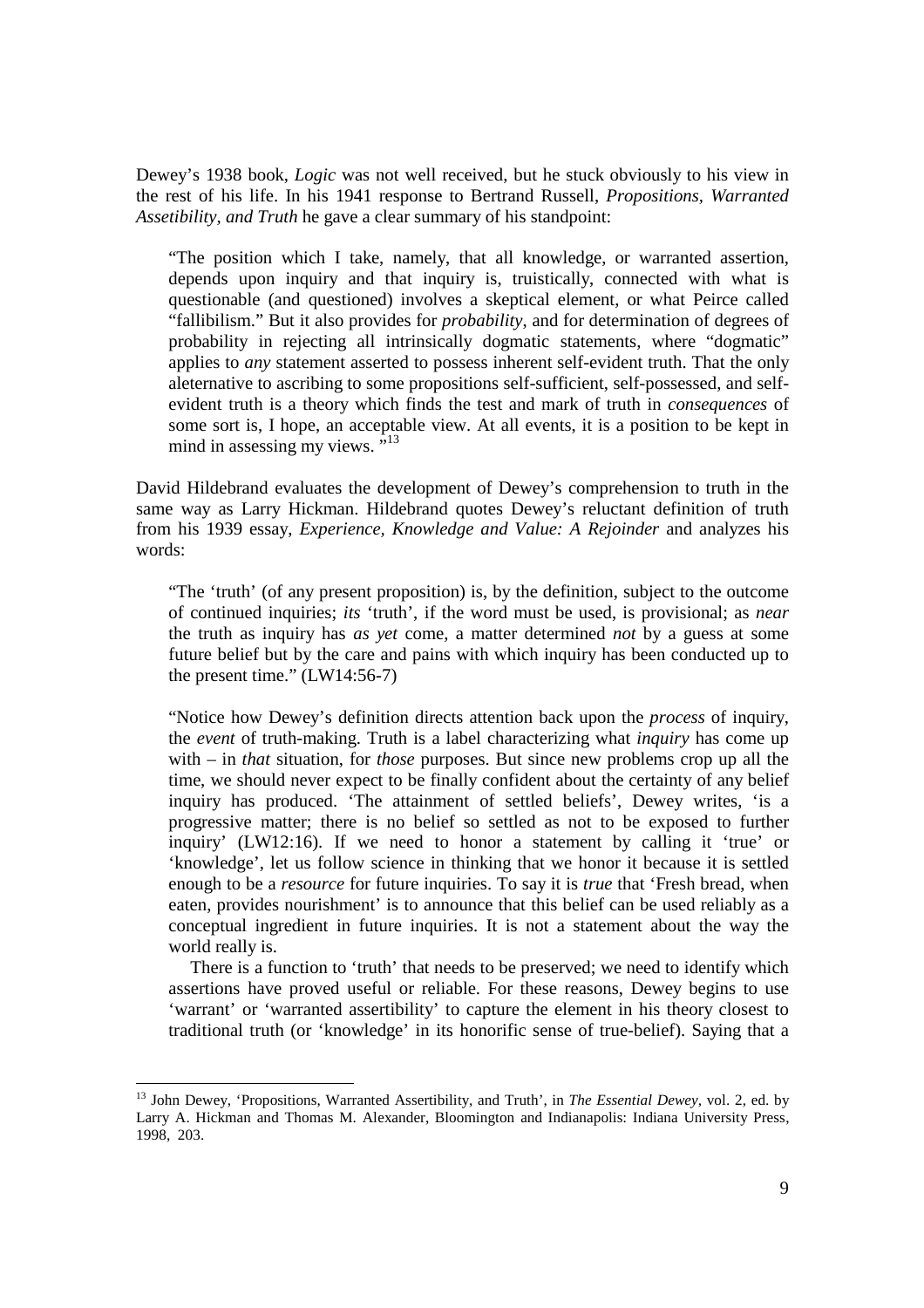statement or proposition 'warrants assertion' is useful but not misleading, as it indicates that inquires which rely on it can proceed with confidence."<sup>14</sup>

We can summarize Dewey's truth comprehension in a way that it was in a continuous development, but on the one hand it always developed together with his instrumentalism and naturalism. On the other hand it was always an organic part of his theory of experience and inquiry:

"…my whole theory is determined by the attempt to state what conditions and operations of inquiry *warrant* a "believing," or justify its assertion as true; that propositions, as such, are so far from being cases of believings that they are means of attaining a warranted believing, their worth as means being determined by their pertinency and efficacy in "satisfying" conditions that are rigorously set by the problem they are employed to resolve."<sup>15</sup>

As we can see from all of this, Dewey's comprehension of truth is determined by his version of pragmatism that is by his instrumentalism and naturalism. Quod erat demonstrandum.

### **3. Rort on Truth**

-

As is well-known Richard Rorty was an analytic thinker and only later, in the 1970s became a neopragmatic philosopher. In contrast to the traditional foundational philosophers, Rorty hailed first of all Dewey, Wittgenstein, Heidegger and Derrida as the most important philosophers of the twentieth century.

 According to Rorty, as we can see it also in his book of 1989, *Contingency, Irony and Solidarity<sup>16</sup>* , *pragmatism* is an *anti-essentialist, historicist constructivism*, since we create both language and truth about the world. That is why we should be constantly interested in reconstructing language to make it more useful and rewarding and to make our experienced world more satisfying to our desires.

 He believes that the *'supporting-pillars' of our human existence*, *language*, *self*  and *community* are *contingent*,<sup>17</sup> and he, as every pragmatist, is also a *pan-relationist*. He expounds in his article, *A World – without Substances or Essences* (published in 1994) that the gap between the so-called 'analytic' and so-called 'Continental' philosophy shows not too many signs of being bridged, although the best works being done in these two traditions overlap to an important extent.

<sup>14</sup> David Hildebrand, *Dewey*, Oxford: Oneworld, 2008, 60-61.

<sup>15</sup> John Dewey, 'Propositions, Warranted Assertibility, and Truth', in *The Essential Dewey*, vol. 2, ed. by Larry A. Hickman and Thomas M. Alexander, Bloomington and Indianapolis: Indiana University Press, 1998, 208.

<sup>16</sup> Richard Rorty, *Contingency, Irony and Solidarity*, Cambridge: Cambridge University Press, 1989. – Further: CIS.

<sup>&</sup>lt;sup>17</sup> "The line of thought common to Blumenberg, Nietzsche, Freud, and Davidson suggests that we try to get to the point where we no longer worship *anything*, where we treat *nothing* as a quasi divinity, where we treat *everything* – our language, our conscience, our community – as a product of time and chance." (CIS 22.)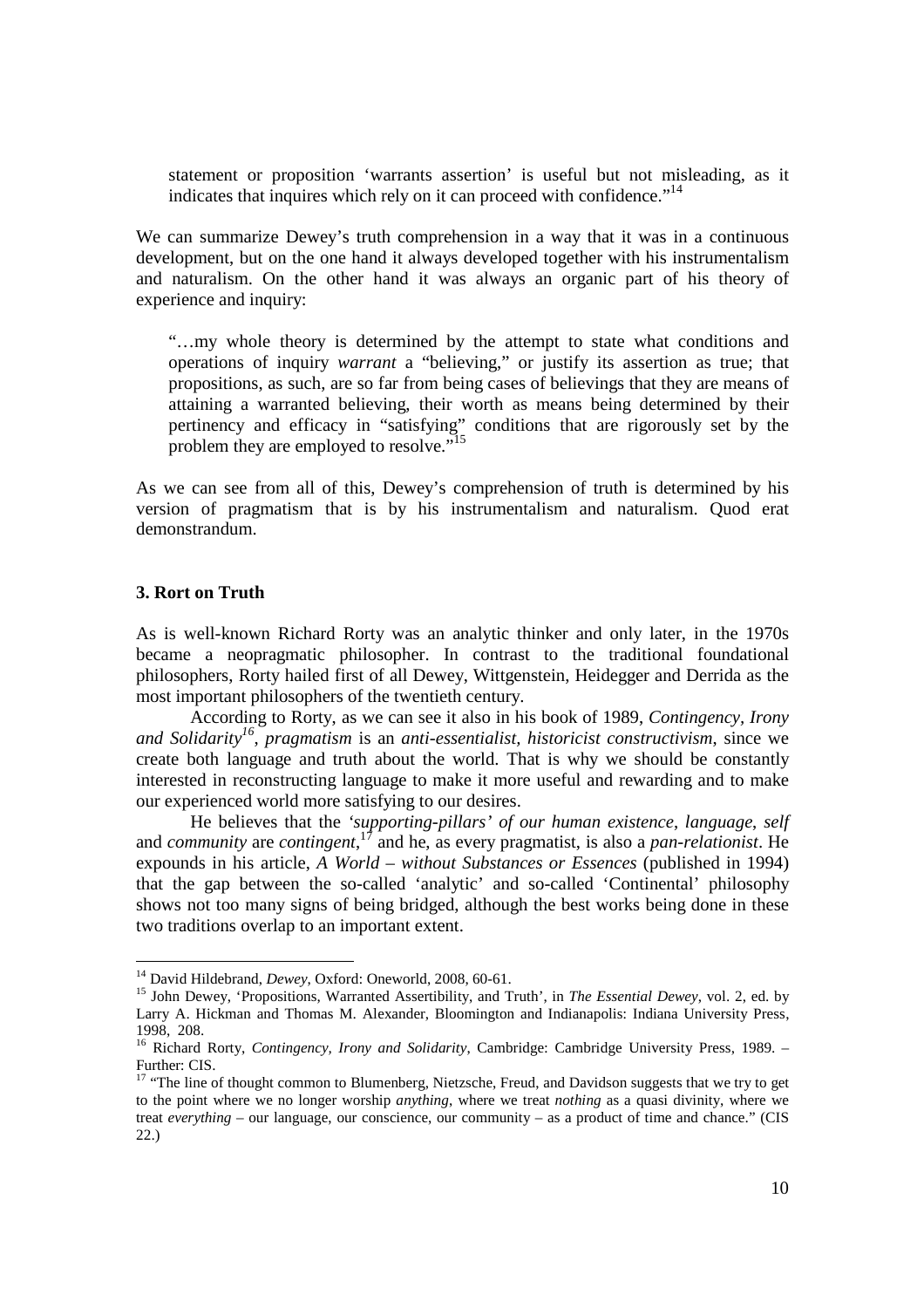Additionally, Rorty claims that 'everything is a social construction' and 'all awareness is a linguistic affair'.<sup>18</sup> Rorty draws from this not only the conclusion that it is hopeless to get behind appearance to the intrinsic nature of reality, but he also claims that there is no such thing as the absolute intrinsic nature at all. (Cf. ibid. 50. and 63.) The anti-essentialists, as also Rorty is, even cannot believe that human reason would be a special faculty for penetrating through appearances to reality. As he wrote: "We antiessentialists, of course, do not believe that there is such a faculty. Since nothing has an intrinsic nature, neither do human beings." (Ibid. 63)

Let us focus now on the question of his truth theory. *According to my theses, (1st) Rorty's ontology is nothing other than his world-description; (2nd) Rorty's truth-description can be regarded as a special combination and improvement of some characteristics of the pragmatist and analytic truth theories; and (3rd) Rorty's truth-comprehension is also determined by his ontology.* 

#### **3.1. Rorty's ontology is nothing else than his world-description**

If we concentrate first on Rorty's ontology, it follows from his above mentioned views that he represents a kind of *naturalism* and *nominalism*. As is well-known, Rorty regarded himself as an inheritor of Enlightenment, and the ultimate goal of his neopragmatism was to promote with philosophical arguments the new development of human culture as the next step of the enormous plan of Enlightenment. His pragmatism is, like its classical antecedents, itself a form of *naturalism*. Contrary to the representationalist vocabularies, he regarded vocabularies that is our world- and selfdescriptions as tools, employed by natural creatures in a natural world. Different vocabularies give us beliefs that are more or less use in coping with the environment in various aspects. However, as Brandom says, Rorty "follows Kant in sharply distinguishing issues of *causation* from issues of *justification*. Enforcing this distinction between the natural and the normative (according to the lessons he learned from Sellars' "Empiricism and the Philosophy of Mind") is what leads Rorty to insist that our environment can at most *cause* us to form beliefs, not *justify* them. In his reliance on this fundamental distinction, Rorty is a Kantian, even as he deploys this tool to criticize the epistemological tradition Kant represents."<sup>19</sup> All of this entails that Rorty appropriates essentially Sellar's *psychological nominalism* which includes an antifoundationalist critique of the Myth of the Given. As we have seen above, in Rorty's opinion 'everything is a social construction' and 'all awareness is a linguistic affair'. He told me in an interview in 2005, that "you can discuss the relation of some sentences to other sentences,

<sup>&</sup>lt;sup>18</sup> Rorty wants to show us the following: "Both (theory  $- A$ . Kremer) are ways of saying that we shall never be able to step outside of language, never be able grasp reality unmediated by a linguistic description. So both are ways of saying that we should be suspicious of the Greek distinction between appearance and reality, and that we should try to replace it with something like the distinction between 'less useful description of the world' and 'more useful description of the world'. To say that everything is a social construction is to say that our linguistic practices are so bound up with our other social practices that our descriptions of nature, as well as of ourselves, will always be a function or our social needs." (Richard Rorty, 'A World – without Substances or Essences', in *Philosophy and Social Hope.* London-New York: Penguin Books, 1999, 48. – Further: PSH.)

<sup>19</sup> *Rorty and his Critics*, ed. by Robert B. Brandom, Oxford: Blackwell, 2004, xv. (Further: RC)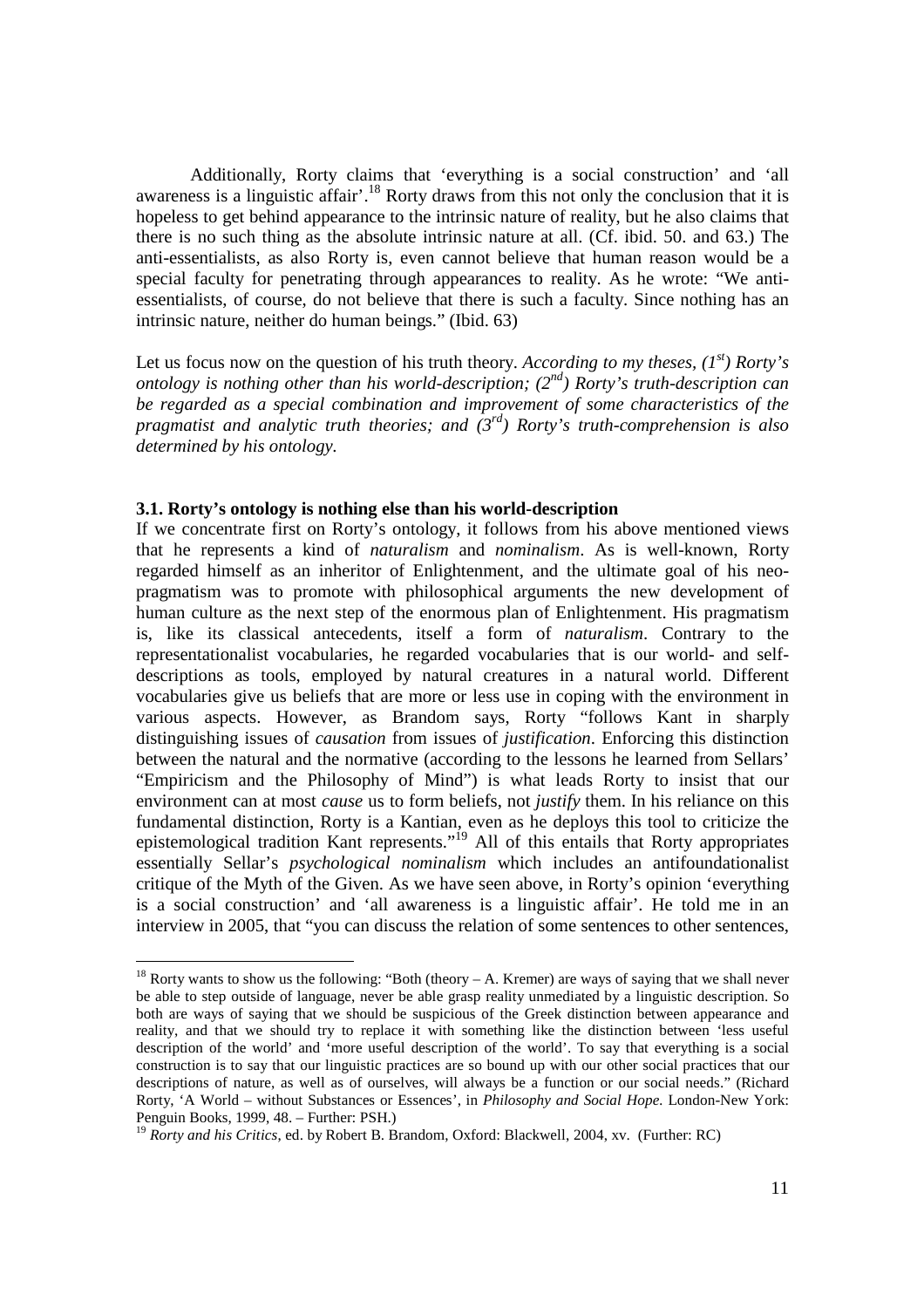or that of beliefs to other beliefs, but you cannot discuss the relation between beliefs or sentences and non-beliefs and non-sentences".<sup>20</sup>

 If we can have only a linguistically mediated world-view; if we never can step out of it, then the next main logical consequences follow and characterize his *nominalism*:

 1) *Reality is not identical with world. It means that we can never know what reality is in itself and in its wholeness.* However, we do not even need this knowledge for our life which is our practice in a broad sense. We are able to know only, how the world is given to us, and how we describe ourselves within it and our relations to this world.

 2) That is, why for us finite and radically timely and historical human beings, it never cannot be proven any *unchangeable intrinsic nature or Final Reality*. The *world* (not *reality*!) is given to us always only through our descriptions, and these descriptions can show us only the relations of things. *That is, the things of the world are given to us always in a relational way.* Every logically thinking man should accept that nothing can be non-relational. (Cf. e.g. PSH 50 and 53-54.)

 Rorty does not stand alone with this view, since – as he writes – philosophers as diverse as William James and Friedrich Nietzsche, Donald Davidson and Jacques Derrida, Hilary Putnam and Bruno Latour, John Dewey and Michael Foucault – and Richard Rorty, of course – are anti-dualists. There is an overlapping among those American and European thinkers who are trying to replace the world pictures constructed with the aid of metaphysical dualisms inherited from the Greeks (essence and accident; substance and property; appearance and reality, etc.) with a picture of a flux of continually changing relations. (Cf. PSH 47.)

 3) If everything is in *flow and flux* than it is obvious that even reasons do not have any final natural order. (Cf. PSH 36.)

 4) The concept of *objective* also cannot be defined as a relation to the intrinsic features of things. The new concept of *objective* is given by Rorty as *intersubjective agreement*. (Cf. PSH 15, 50-51.)

 5) If nothing has any unchangeable, intrinsic nature, then truth cannot mean correspondence between a sentence and a real feature of a thing. *The intrinsic nature and the correspondence theory of truth stand and fall together*.

It follows from all of this that Rorty's *naturalism and nominalism* goes together with the denial of the traditional representational epistemology, but he cannot be considered a solipsist philosopher. He does not deny the existence of the world, as it entails from his famous passage of his *Contingency* book:

"We need to make a distinction between the claim that the world is out there and the claim that truth is out there. To say that the world is out there, that it is not our creation, is to say, with common sense, that most things in space and time are the effects of causes which do not include human mental states. To say that truth is not out there is simply to say that where there are no sentences there is no truth, that sentences are elements of human languages, and that human languages are human creations.

<sup>20</sup> Alexander Kremer, 'An Interview with Richard Rorty', in Alexander Kremer - John Ryder (eds.), *Self and Society*. Vol. IV. Central European Pragmatist Forum. Amsterdam & New York: Rodopi Press, 2009, 228.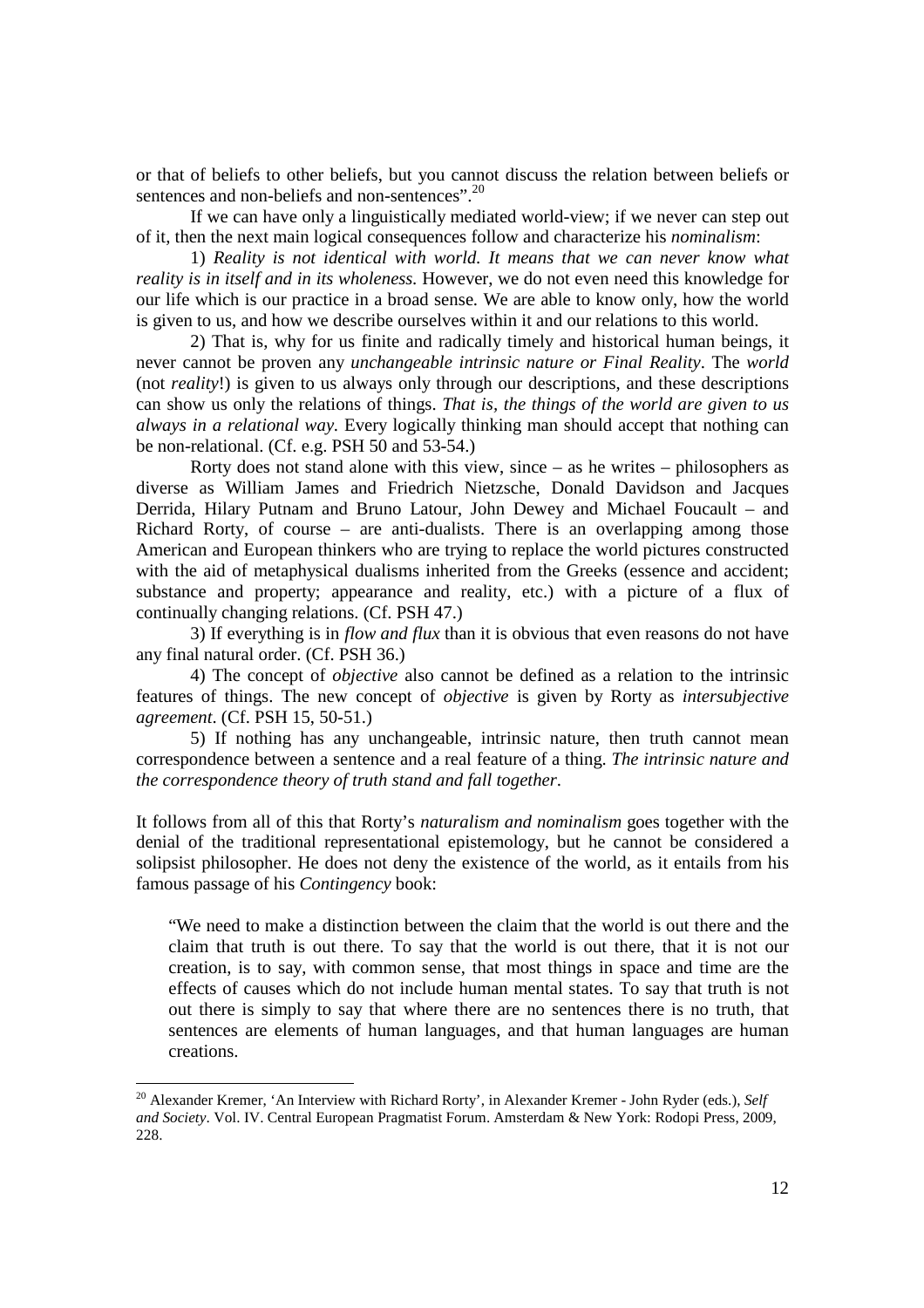Truth cannot be out there – cannot exist independently of the human mind – because sentences cannot so exist, or be out there. The world is out there, but descriptions of the world are not. Only descriptions of the world can be true or false. The world on its own – unaided by describing activities of human beings – cannot." (CIS 4-5.)

My claim is that, although Rorty refuses to write a special ontology or even ontology at all, for he wants "to argue that cultural politics should replace ontology, and also that whether it should or not is *itself* a matter of cultural politics",<sup>21</sup> his world-description can still be considered a kind of ontology. It does not matter how he calls that he creates, he still takes a stand on the existence of the things on the one hand, and on the rejection of solipsism and that of any kind of absolute, the intrinsic nature of the things and the ultimate causal order of the world on the other. Hence, in my opinion, we still can find an ontology in Rorty's philosophy – although it is not a systematically explained, separate ontology –, but it takes stand on the basic ontological questions of being and entities. *Rorty's world-comprehension, world-description can be considered his ontology*.

**3.2. Rorty's truth-description can be regarded as a special combination and improvement of some characteristics of the pragmatist and analytic truth theories**  When I describe these pragmatic and analytic effects, draw first of all on his article, 'Truth – without Correspondence to Reality<sup>22</sup> (1994), supplemented by lines of thought also from other articles.

## **a) Pragmatic features:**

-

The pragmatic effects can be grasped in *two features* which characterizes not only Rorty's neo-pragmatism, but also the traditional pragmatism. *On the one hand, only those beliefs can be true which are provably good in our personal and/or community practice, and justification is much more important than truth, on the other hand.* In pragmatist sense only those beliefs can be considered true, which – even if very indirectly – can change also practice, that is useful in wide sense. For from pragmatist point of view those questions have a point "which meet William James's requirement that any difference must *make* a difference. Other questions, such as those about the ontological status of constellations or of moral values, are 'merely verbal' or, worse yet, 'merely philosophical'."<sup>23</sup> (PSH 58)

 All of this is tied closely to pragmatist *meliorism* according to which the first and foremost goal of philosophy is not to find an eternal substance above history, but the constant struggle to make our lives better both on the private and the social level, and regarding this goal philosophy itself is a tool. In the *Relativism* article we can read the following:

<sup>21</sup> Richard Rorty, *Philosophy as Cultural Politics,* Cambridge: Cambridge University Press, 2007, 5. (Further: PCP)

<sup>22</sup> Richard Rorty, 'Truth – without Correspondence to Reality', in *Philosophy and Social Hope.* London-New York: Penguin Books, 1999. – Further: PSH.

<sup>&</sup>lt;sup>23</sup> Rorty says similar things in different texts. In his article, 'Relativism: Finding and Making' he wrote for example: "Inquiry that does not achieve coordination of behaviour is not inquiry but simply wordplay." (PSH xxv.)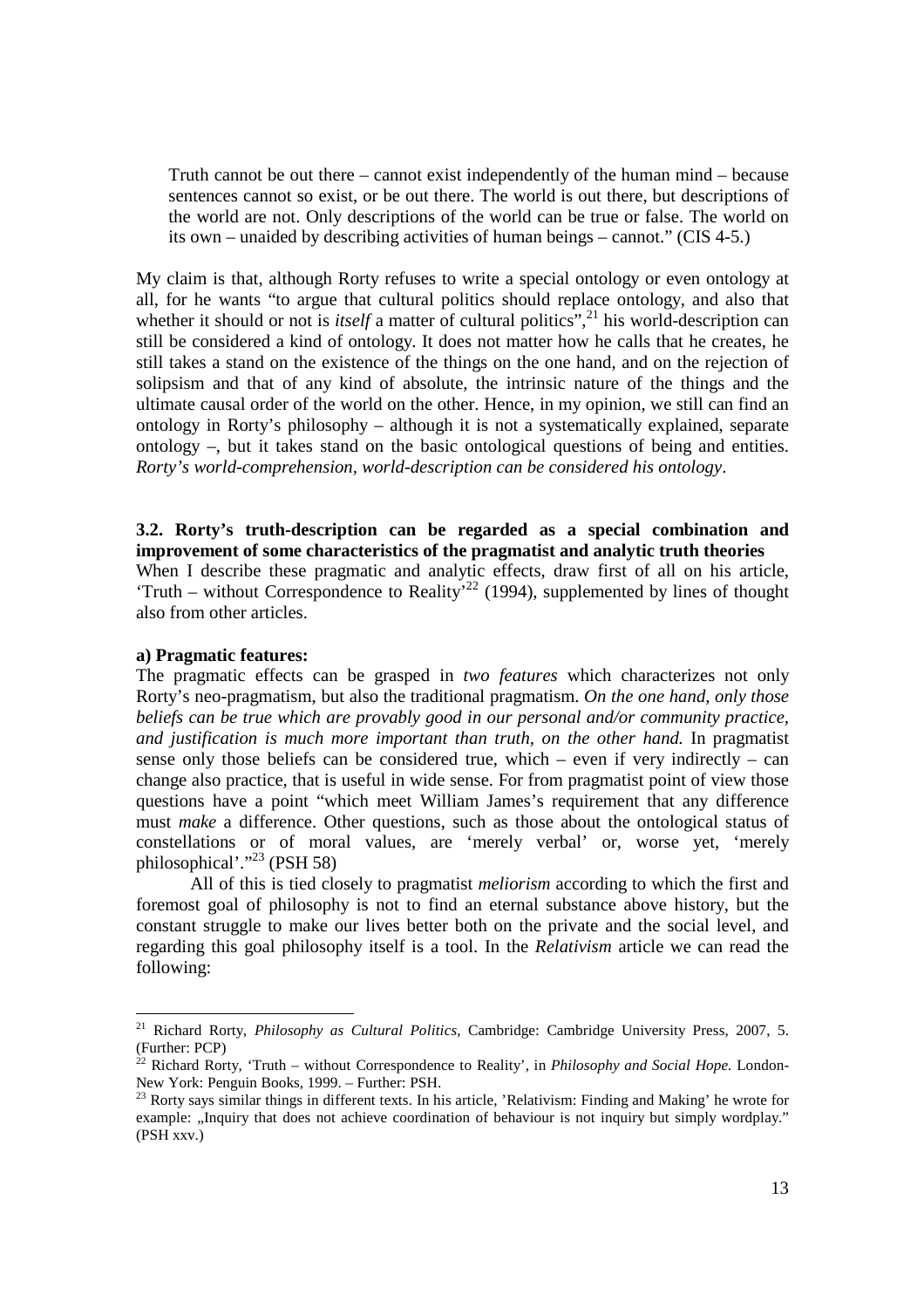"So, for pragmatists there is no sharp break between natural science and social science, nor between social science and politics, nor between politics, philosophy and literature. *All areas of culture are parts of the same endeavour to make life better. There is no deep split between theory and practice, because on a pragmatist view all so-called 'theory' which is not wordplay is always already practice*" (PSH xxv. – Emphasis: A. K.)

On the other hand, as we had seen it in James, justification is more important than truth. The reason of this relation which can also be found in classical pragmatism is that contrary to those claims which are 'true' in particular relations, 'truth' – according to the Plato-Decartes-Kant tradition in European philosophy – is absolute, eternal and independent from the world of relations. In conclusion, essentially the 'Truth' cannot be defined, and moreover it cannot be articulated in its whole. *Truth is ineffable*. On the contrary to the justification of trueness of given statements and beliefs which however is always relative, timely and historical, since a given statement and belief can only always be justified before a given historical audience. As Rorty says it in one of his interviews:

"I think it was unfortunate that pragmatism became a sort of theory or definition of truth. It would have been better if the pragmatists had said, 'we can tell you about justification, but cannot tell you anything about truth, there is nothing to be said about truth.' We know how to justify beliefs, we know that the adjective 'true' is that we apply to the beliefs we have justified. We know that a belief cannot be true without being justified. *That is all we know about truth. Justification is relative to an audience regarding truth-candidates, truth is not relative to anything. Just because it is not relative to anything, there is nothing to be said about it. Truth with a capital 'T' is sort of like God. There is not much you can say about God. That is why theologians talk about ineffability, and that is why pragmatists tend to say that truth is indefinable.*" (Rorty on Truth – an interview<sup>24</sup>. – Emphasis: A. K.)

Exactly this distinction is the reason why pragmatists are accused of mixing absolute, eternal truth and justification. According to Rorty, pragmatists answer to this charge essentially in two ways. Some – like Peirce, James and Putnam – think that we can hold on to the absolute sense of 'true' if we mean 'justification in the ideal situation' under it, with the situation which Peirce called 'the end of inquiry' among ideal circumstances. However, others like Dewey, and in a certain sense Davidson, think that not much can be said about the absolute, eternal truth, and philosophers should only *confine* themselves to justification, to what Dewey called 'warranted assertibility'. Rorty chooses consciously the latter strategy, because he thinks that the struggles of Putnam and Habermas in applying the "ideal epistemic situation" do not seems to be more useful than that of the definition of "correspondence to reality" or any other definition which is used by

 $24$  This is one part of a series of interviews with philosophers, writers, scientist and other kinds of intellectuals about the relationship between beauty and consolation. In this part, part 23 (Of Beauty and Consolation: Part 23 – Richard Rorty), the famous American pragmatist philosopher Richard Rorty is being interviewed.(http://video.google.com/videoplay?docid=-6148968394915050958#docid=809705947612929606)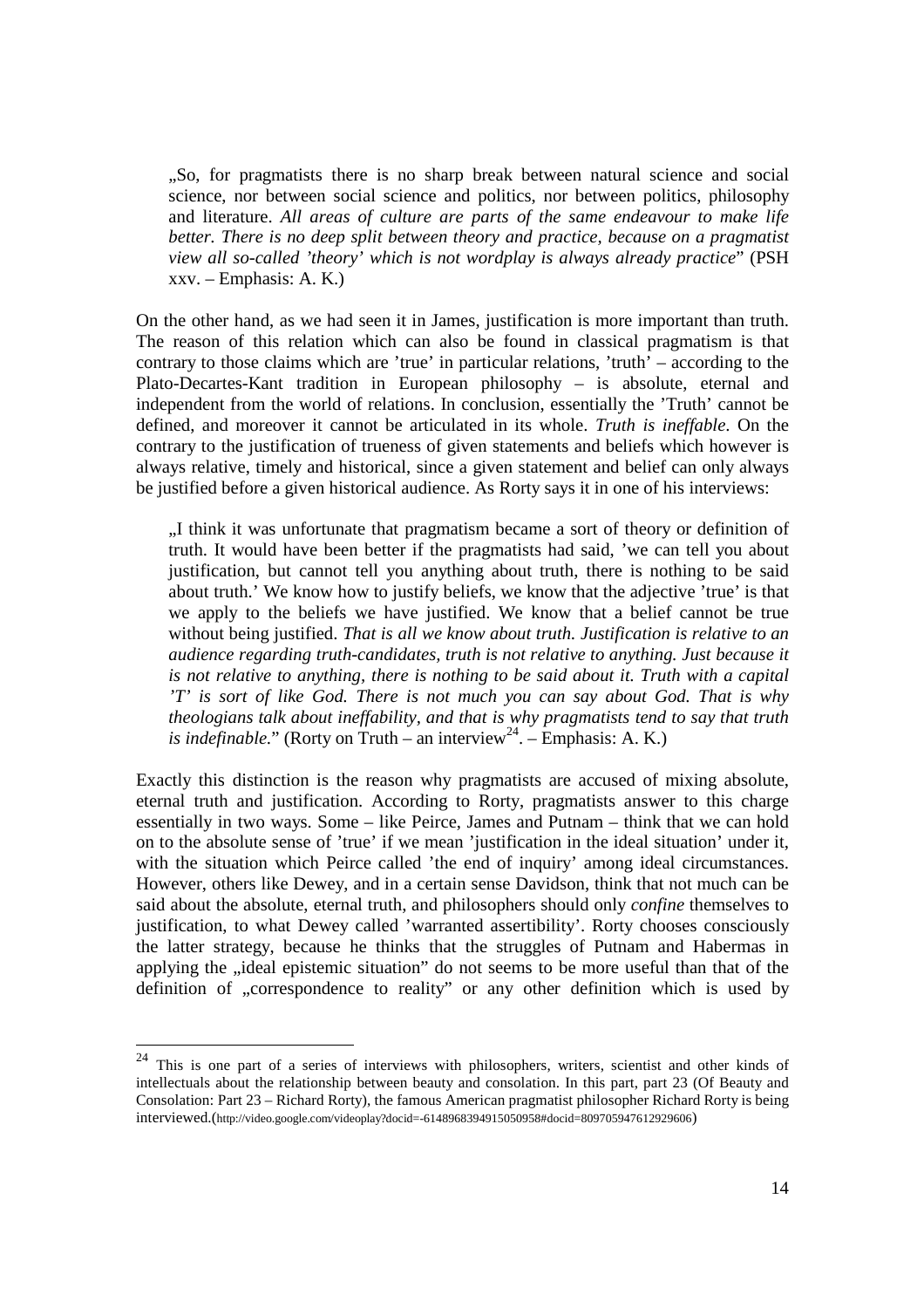philosophers to give the definitive explanation of the world 'true'. (Cf. PSH 32.) Rorty summarizes his thoughts on the relationship between truth and justification as follows:

"To sum up, my reply to the claim that pragmatists confuse truth and justification is to turn this charge against those who make it. They are the ones who are confused, because they think of truth as something towards which we are moving, something we get closer to the more justification we have. *By contrast, pragmatists think that there are a lot of detailed things to be said about justification to any given audience, but nothing to be said about justification in general. That is why there is nothing general to be said about the nature of limits of human knowledge, nor anything to be said about a connection between justification and truth.*" (PSH 38. – Emphasis: A. Kremer)

From this understanding of 'Truth' and the priority of justification at least two consequences can be derived for neopragmatists, including Rorty. These are, on the one hand, *antirepresentationalism*, and on the other hand, the interpretation of our connection to the world as a merely *causal connection*. Because, if we cannot say anything about 'Truth' in a definitive manner, and due to its non-relational and unprovable feature even its existence becomes questionable, than consequently recognition cannot be understood as representation. Rorty thinks, together with several other philosophers, among them with Dewey, Davidson and Goodman, that

", we should give up the idea that knowledge is an attempt to *represent* reality. Rather, we should view inquiry as a way of using reality. So the relation between our truth claims and the rest of the world is causal rather than representational. It causes us to hold beliefs, and we continue to hold the beliefs which prove to be reliable guides to getting what we want. Goodman is right to say that there is no one Way the World Is, and so one way it is to be accurately represented. But there are lots of ways to act so as to realize human hopes of happiness. The attainment of such happiness is not something distinct from the attainment of justified belief; rather, the latter is a special case of the former." (PSH 33.)

However, the acknowledgement of things existing independently from us in space and time, and the denial of representationalism makes the acknowledgement of at least the causal pressures necessary. Since without this, the acknowledged things which would exist in this way merely in themselves could not be of any effect on us, and the selfcontained character of our world-descriptions would be unavoidable for Rorty. As a nominalist who wants to avoid solipsism, Rorty must claim the causal connection at least:

"So even if there is no Way the World Is, even if there is no such thing as 'the intrinsic nature of reality', there are still causal pressures. These pressures will be described in different ways at different times and for different purposes, but they are pressures none the less." (PSH 33.)

However, the pan-relationism of pragmatism cannot be denied even by Rorty, and as we could see he does not wish to deny it. Hence, claiming the causal pressures he questions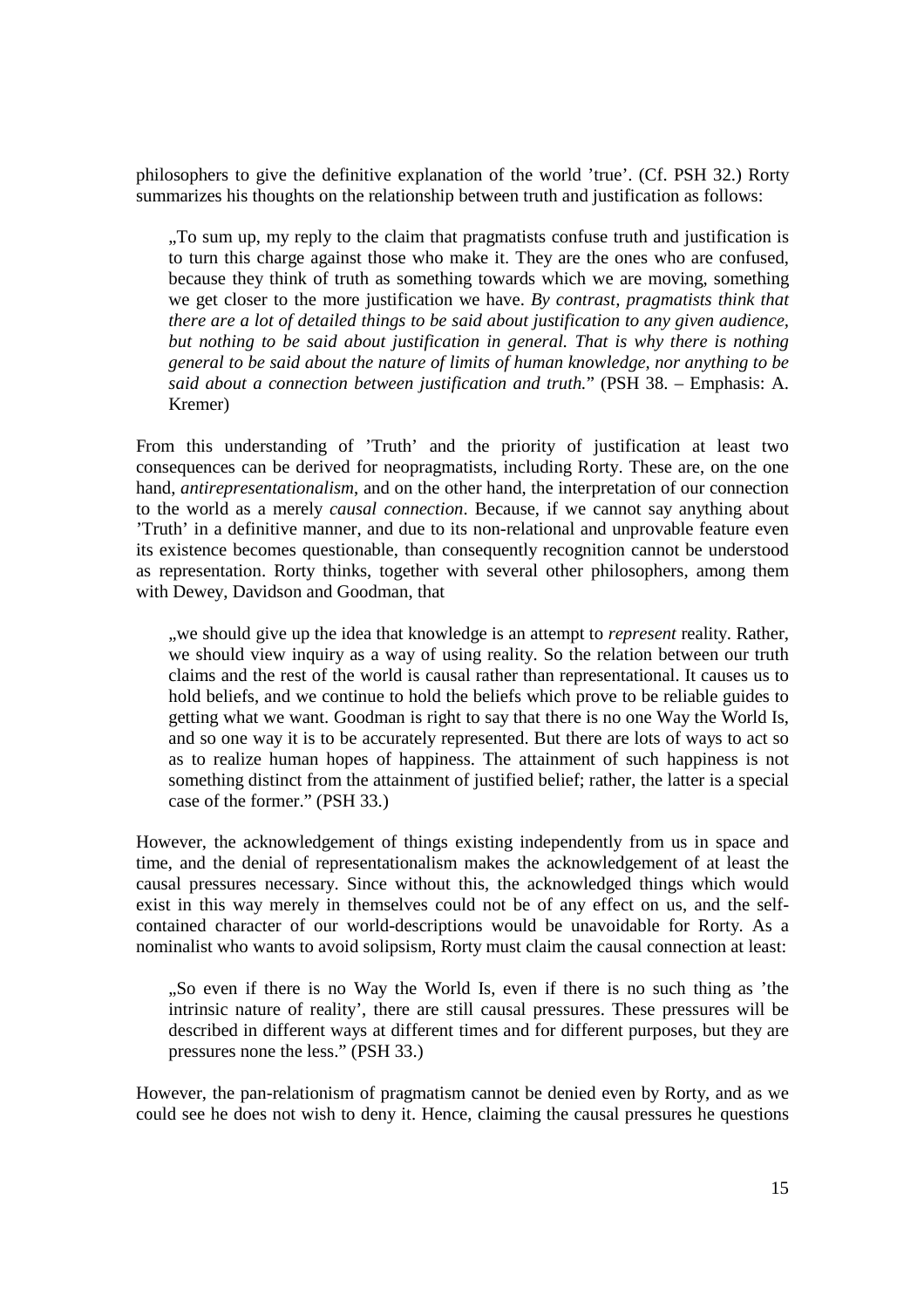the ultimate natural order of reasons at the same time. Since these dimensions relate to each other logically in a necessary manner. The objective, unchanging reality and its recognition or the natural order of reasons are the preconditions of the representational understanding of recognition (and wiht this the threat of scepticism), which however leads to the correspondence comprehension of truth. *All of this stands or falls as one*. So, if the correspondence theory of truth becomes questionable from a number of causes, than

"*we shall recognize no such thing as 'our knowledge of the external world', nor any such order as 'the natural order of reasons' – an order which, for example, starts with the 'deliverances of the senses' and works up from there in the time-honoured manner imagined by empiricists from Locke to Quine*. These two notions are interlocked since, as Williams says, 'the threat of scepticism is indissolubly linked to a foundational conception of knowledge' and that conception is indissolubly linked to that of context-free justification. To give up the idea of context-free justification is to give up the ide of 'knowledge' as a suitable object os study – the idea which Descartes and Kant inherited from Plato's *Theatetus*." (PSH 34. – Emphasis: A. K.)

In the academic philosophy after Kant questioning the central role of recognition is a strange effort. But Rorty still does exactly this and rather follows Dewey and Emerson, when with the central philosophical significance of recognition he discards also the need of epistemological certainity. He chooses rather the pragmatist meliorism:

....philosophy should stop trying to provide reassurance and instead encourage what *Emerson called 'self-reliance'*. To encourage self-reliance, in this sense, is to encourage the willingness to turn one's back both on the past and on the attempt of 'the classical philosophy of Europe' to ground the past in the eternal. *It is to attempt Emersonian self-creation on a communal scale. To say that one should replace knowledge by hope* is to say much the same thing: that one should stop worrying about whether what one believes is well grounded and *start worrying about whether one has been imaginative enough to think up interesting alternatives to one's present beliefs*." (PSH 34. – Emphasis: A. K.)

## **b) Analytic features:**

If we replace the central role of recognition with hope, since nothing has an unchanging intrinsic nature; if everything is relational and – retaining only the causal pressures – we discard the representationalist interpretation of recognition, than the correspondence theory of truth becomes untenable, too. Instead of this, in the case of Rorty – due to his intellectual heritage – we can only speak primarily of a pragmatically transformed coherence comprehension of truth. *Truth is namely a relation*. My beliefs (my statements, my judgements, my phenomena, that is something human) must be compared to something else. If I cannot compare them eventually to something human-independent, unchangeable intrinsic nature, I can only compare them to each other. And this creates the coherence comprehension of truth, which shows already *the analytic influence* on Rorty: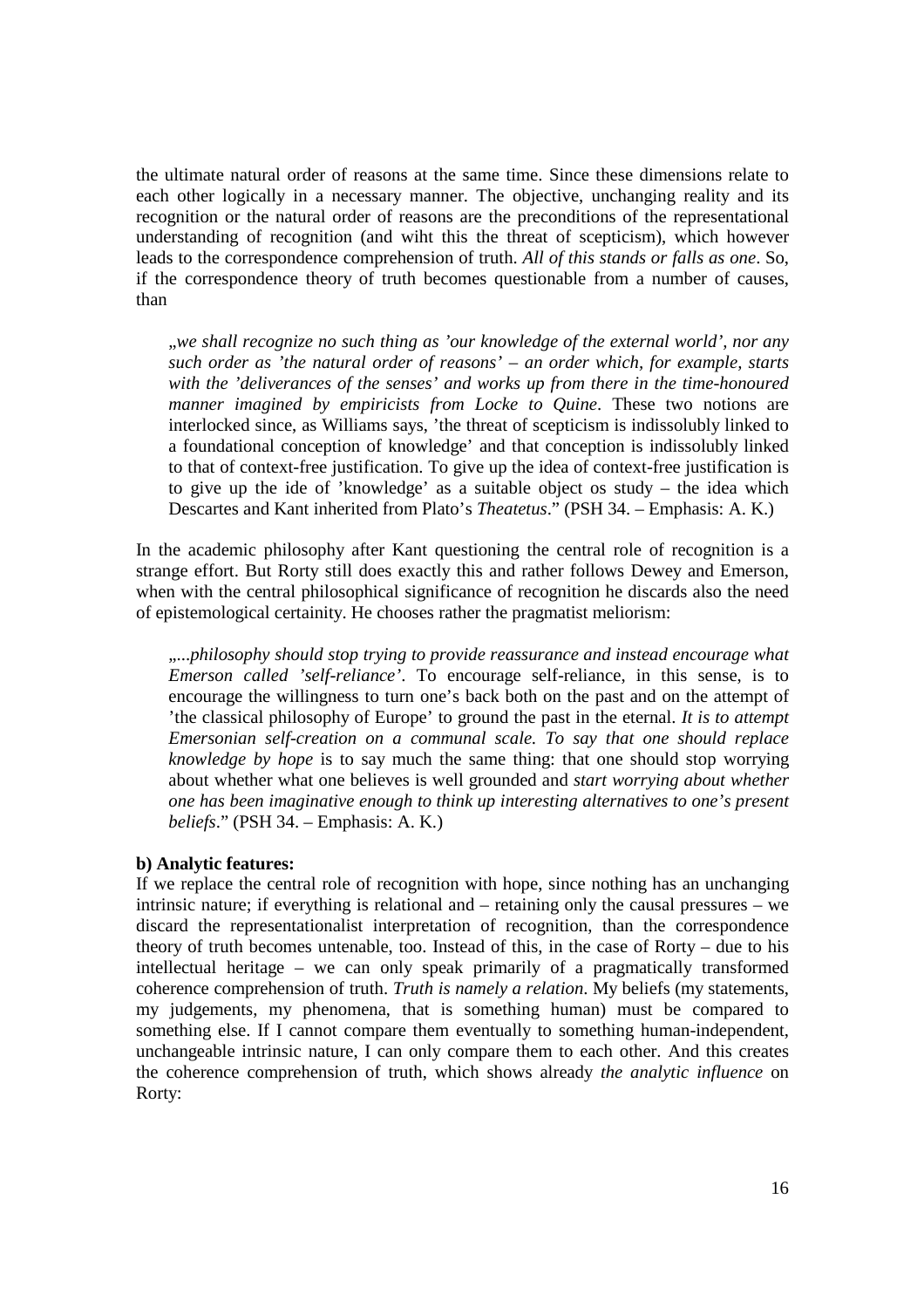"We pragmatists, who have been impressed by Peirce's criticism of Descartes, think that both skeptics and foundationalists are led astray by the picture of beliefs as attempts to represent reality, and by the associated idea that truth is a matter of correspondence to reality. *So we become coherentists.* But we coherentists remain divided about what, if anything, needs to be said about truth. I think that, once one has explicated the distinction between justification and truth by that between present and future justifiability, there is little more to be said." (RC 5.)

However, Rorty does not omit to emphasize in the footnote that the coherence comprehension of truth is not necessariliy identical with the coherence *theory* of truth:

"*Being a coherentist in this sense does not necessarily mean having a coherence theory of truth.* Davidson's repudiation of the latter label for his view, a label he had previously accepted, is a corollary of his claim that there can be no definition of the term "true-in-L" for variable L. *Davidson's present view, with which I have come to agree*, is that "[W]e should not say that truth is correspondence, coherence, warranted assertability, ideally justified assertability, what is accepted in the conversation of the right people, what science will end up maintaining, what explains the convergence on single theories in science, or the success of our ordinary beliefs. To the extent that realism and antirealism depend on one or another of these views of truth we should refuse to endorse either." ('The Structure and Content of Truth', *Journal of Philosophy* vol. 87 (1990), p. 309)." (Quoted by Rorty: RC 26-27. – Emphasis: A. Kremer.)

As a neopragmatist, Rorty thinks that the reason people try to make their beliefs coherent in not that they love truth but because they cannot help doing so. Building upon D. Dennett's research, he claims that our minds can no more stand incoherence than our brains can stand neuro-chemical imbalance, which is the physiological correlate of such incoherence. The need to make our beliefs coherent is, however, not separable from the need for the respect of our peers. We strongly demand respect of  $-$  at least  $-$  certain peers, because we cannot trust our own beliefs, nor maintain our long-term self-respect, unless we are sure that our most important conversational interlocutors agree among themselves – despite some of our strange beliefs – that we are not crazy. Both needs (coherence of our beliefs and respect of our peers) follow – according to Rorty – from the fact that to imagine a form of human life we have to imagine agreement in judgments as well as in meanings. (Cf. RC  $15.$ )<sup>25</sup> Davidson fully supports this idea, which comes from Wittgenstein, when he says:

"*The ultimate source of both objectivity and communication is the triangle that, by relating speaker, interpreter, and the world, determines the contents of thought and speech*."<sup>26</sup> (Emphasis: A. K.)

<sup>&</sup>lt;sup>25</sup> From all of this we can also see, that Rorty has not only a brilliant, ironic and witty style, but – as a more general analytic heritage – he makes deadly accurate analysis of concepts at the proper points of the train of thoughts.

<sup>26</sup> Donald Davidson 'The Structure and Content of Truth' (*Journal of Philosophy* vol. 87, 1990) p. 325, quoted by Rorty. The whole Davidsonian paragraph sounds as follows: "The idea that the propositional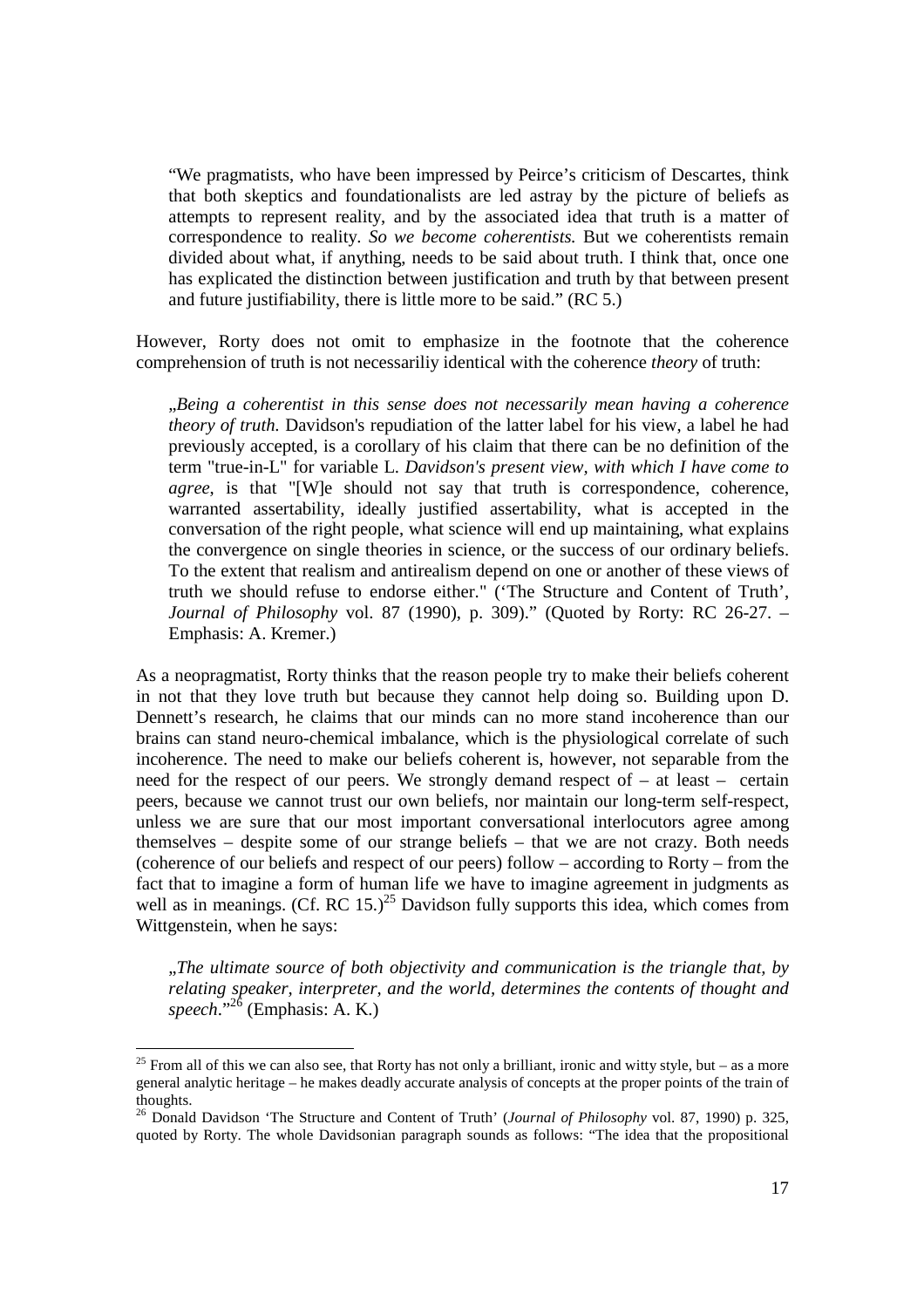We would not know what we believed, nor have any beliefs, unless our belief had a place and position in a network of beliefs and desires. But that network would not exist unless we and others could pair off features of our non-human enviroment with assent to our utterances by other language-users and utterances caused by those very features. Rorty and Davidson would like to draw all the conclusions of Hegel's and Mead's recognition that our selves are dialogical all the way down. There would not be language without the mentioned triangulation, and it also means that we could not have any language or any beliefs, without being in touch with both human community *and* non-human reality. (Cf. RC 16.)

"*Coherence, truth, and community go together*, not because truth is to be defined in terms of coherence rather than correspondence, in terms of social practice rather than in terms of coping with non-human forces, but simply because to ascribe a belief is automatically to ascribe a place in a largely coherent set of mostly true beliefs." (RC 16. – Emphasis: A. Kremer)

*It is obvious that the analytic heritage is immediately modified by Rorty's hands.* Why can we say that the coherence comprehension of truth is not identical with the coherence *theory* of truth? The ultimate reason of that is that *the traditional coherence theory of truth* is based on a *theory of meaning*, as the correspondence theory of truth, and it can become easily a supporter of realism or anti-realism. But Rorty, together with Davidson and others, applies and develops consciously not the early Wittgenstein's meaning-based theory of language, but the late Wittgenstein's *usage-based theory of language* which is close in several aspects to the pragmatist views.

 According to Davidson's comprehension of language, which is accepted by Rorty, there is not such thing as language in traditional sense:

"*There is no such thing as a language, not if a language is anything like what philosophers, at least, have supposed*. There is therefore no such thing to be learned or mastered. We must give up the idea of a clearly defined shared structure which language users master and then apply to cases... We should give up the attempt to illuminate how we communicate by appeal to conventions."  $(D.$  Davidson:  $, A$ Nice Derangement of Epitaphs," in Lepore, ed., *Truth and Interpretation*, p. 446. Italics from Rorty who quotes it: CIS, p. 15.)

Davidson develops namely Wittgenstein's view of vocabularies as tools in a way, that he obviously has doubts about the traditional, before Wittgenstein existing comprehension of language. Davidson – and Rorty, too – refuses the interpretation that language is a medium which expresses or describes meanings and cannot accept the views that

content of observation sentences is (in most cases) determined by what is common and salient to both speaker and interpreter is a direct correlate of the common-sense view of language learning. It has profound consequences for the relation between thought and meaning, and for our view of the role of truth, for it not only ensures that there is a ground level on speakers share views, but also that what they share is a largely correct picture of a common world. The ultimate source of both objectivity and communication is the triangle that, by relating speaker, interpreter, and the world, determines the contents of thought and speech. Given this source, there is no room for a relativized concept of truth."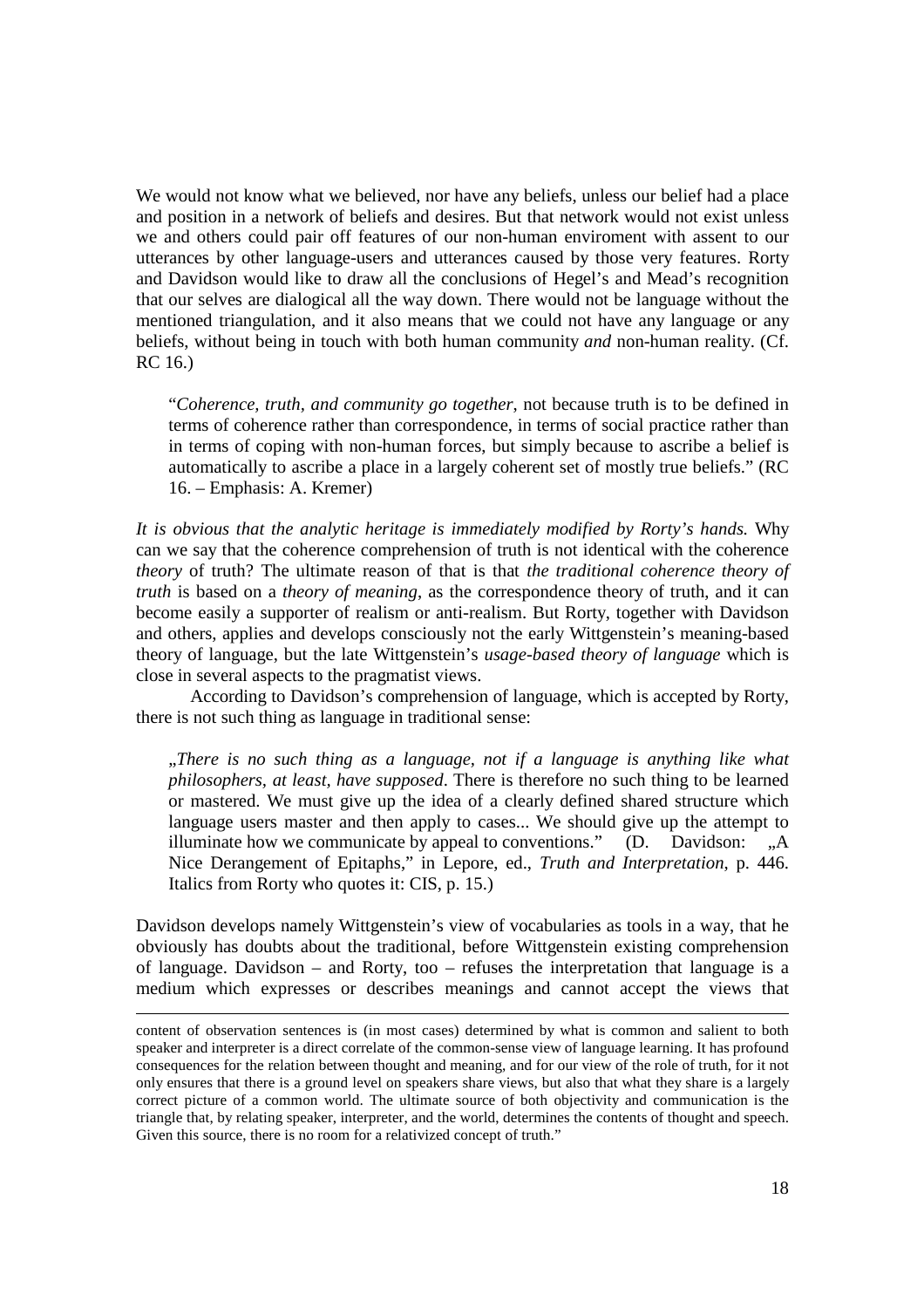language has a definite task or it is an entity with a clearly defined common structure. *For Davidson and Rorty language is a tool of world adjustment*. Taking our relationship to the world as basically causal, Rorty sees that the right pragmatist attitude in connection with truth is that we do not need more philosophical theory of the nature of truth or the meaning of 'true', than a philosophical theory of the nature of danger or the meaning of 'danger'. Both have the same purpose, namely, to warn people that they may not have seen all the consequences of their proposed action. (Cf. RC 4.)

From all of this follows in Davidson's opinion, that "truth is not an epistemic concept". (PSH 37.) Hence, we never can find an interesting and important connection between the concepts of *justification* and *truth*:

"The only connection between these two notions is that, *for the same reason that most beliefs are true, most beliefs are justified*. For, a believer who is (unlike a child or a psychotic) a fully fledged member of her community will always be able to produce justification for most of her beliefs – justification which meets the demands of that community." (PSH 37. – Emphasis: A. Kremer)

But in this way we do not get back to some necessary connection of justification and truth. We cannot say that those claims of a community member will be more true, which are more justified and vice versa. On this critical point, Rorty gives his argumentation with deadly accuracy as he usually does in important questions; those arguments shared with Davidson, which makes – in Rorty's opinion – Davidson's philosophy pragmatist (cf. PSH 41-42):

..The fact that most beliefs are justified is, like the fact that most beliefs are true, merely one more consequence of the holistic character of belief-ascription. That, in turn, is a consequence of the fact that beliefs which are expressed as meaningful sentences necessariliy have lots of predictable inferential connections with lots of other meaningful sentences." (PSH 37.)

We cannot, no matter how hard we try, continue to hold a belief which we have tried, and conspicuously failed, to weave together with our other beliefs into a justificatory web. The best we can do is to distract our own attention from the question of why we hold certain beliefs. For most matters of common concern, however, our community will insist that we attend to those questions; that we think over again those problems. So such distraction is only feasible for private obsessions, such as my conviction that "some day my lucky number will win the jackpot" or to see a black cat means that it brings misfortune. (Cf. PSH 37.) *What is more, such description of the relationship between truth and justification not only harmonizes with the pragmatist view that language and vocabularies are always tools of adjusting our relational world, but it also resists the charge of solipsism, relativism and arbitrariness.* The Davidsonian summary of a truth theory shared absolutely with Rorty sounds as follows:

"Davidson's claim that *a truth theory for a natural language is nothing more or less than an empirical explanation of the causal realtions which hold between features of the enviroment and the holding true of sentences*, seems to me all the guarantee we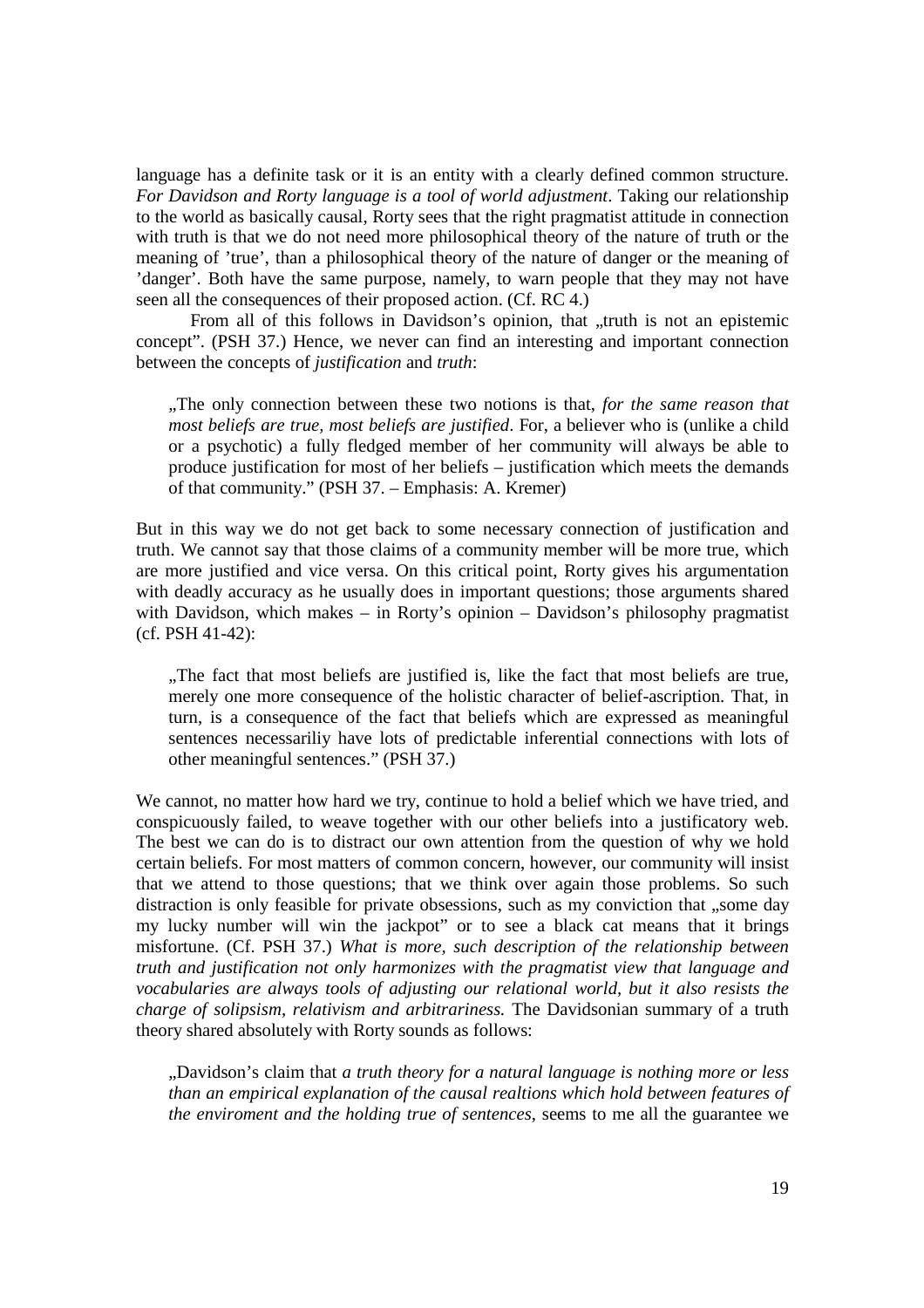need that we are, always and everywhere, 'in touch with the world'. If we have such a guarantee, then we have all the insurance we need against 'relativism' and 'arbitrariness'. For Davidson tells us that *we can never be more arbitrary than the world lets us be*." (PSH 33. – Emphasis: A. K.)

### **3.3. Rorty's truth-comprehension is determined by his ontology**

Finally, we have to speak about the determinating role of Rorty's naturalism and nominalism, that is his ontology regarding his truth comprehension, since this determines his "bricolage" in the field. In this way I can justify my general thesis that always ontology determines a philosopher's truth comprehension or at least frames it,  $27$  and Rorty is no exception.

 Rorty regards it as a principle that truth is rather made than found. This view is drawn from his nominalism, since nominalism allows neither the existence of some absolute or some universal order of causes, nor even generality's independent existence from human consciousness. However, truth is not particular and situational in lots of cases, but general, which can have its place exclusively in language. But language is produced by human beings. The background of this claim is, according to Rorty, that everything is a social construction, and all awareness is a linguistic affair. This standpoint entails that in his opinion every philosophical problem, even the question of truth, is made rather than found. As he wrote it in his article, 'Relativism: Finding and Making' (1996):

"This question, the question of the nature of the problems which the Greeks, Descartes, Kant and Hegel have bequeathed to us, leads us back around to the distinction between finding and making. The philosophical tradition has insisted that these problems are *found*, in the sense that they are inevitably encountered by any reflective mind. The pragmatist tradition has insisted that they are *made* – are artificial rather than natural – and can be *un*made by using a different vocabulary than that which the philosophical tradition has used." (PSH xxi-xxii.)

As we can see from all of this, Rorty's comprehension of truth is determined by his version of pragmatism. Quod erat demonstrandum.

#### **References:**

<u>.</u>

Davidson, Donald, "A Nice Derangement of Epitaphs", in Ernest Lepore (ed.), *Truth and Interpretation: Perspectives on the Philosophy of Donald Davidson, Oxford: Basil* Blackwell, 1986.

 $27$  The severity of determination of truth comprehension depends on the logical severity of the philosopher's ontology, that is on the ratio of necessity and contingency in her ontology.